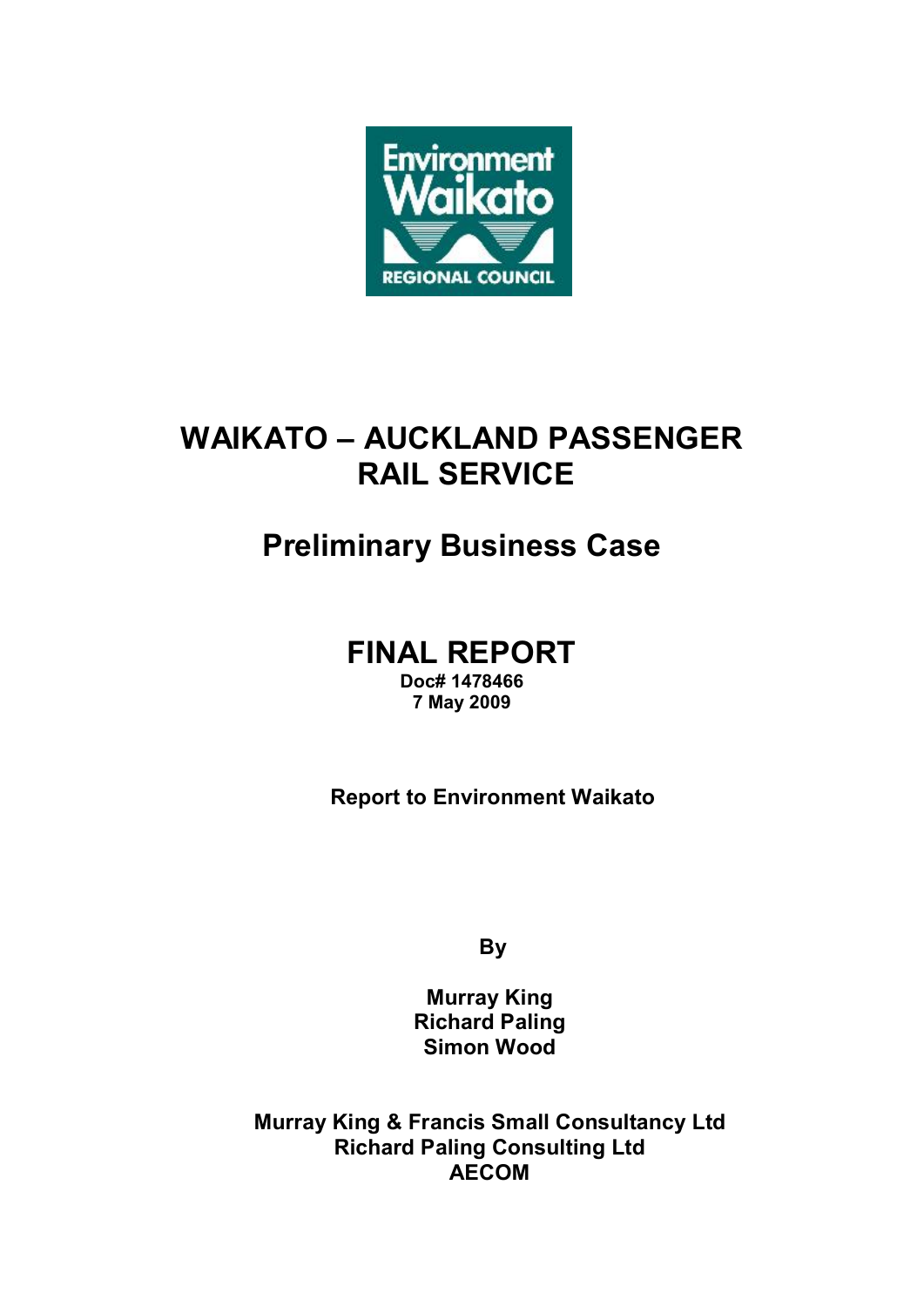# **CONTENTS**

|                                                                                     | Page           |
|-------------------------------------------------------------------------------------|----------------|
| <b>Executive Summary</b>                                                            | 3              |
| 1. Introduction                                                                     | 5              |
| 2. Strategic Context                                                                | 5              |
| 3. Past and Present Trains                                                          | 6              |
| 4. Recent Reports on a Waikato - Auckland Train                                     | $\overline{7}$ |
| <b>5. Current Proposal</b>                                                          | 9              |
| 6. Patronage Estimates                                                              | 9              |
| 7. Revenue                                                                          | 15             |
| 8. Costs                                                                            | 17             |
| 9. Financial and Economic Analysis - Preliminary Assessment<br>of the Business Case | 19             |
| <b>10. Route and Station Options</b>                                                | 26             |
| 11. Track Access Issues                                                             | 28             |
| 12. Capacity Issues                                                                 | 29             |
| 13. Funding                                                                         | 31             |
| 14. Risks                                                                           | 32             |
| <b>15. Potential Developments</b>                                                   | 32             |
| 16. Further Work                                                                    | 33             |
| 17. Conclusion                                                                      | 33             |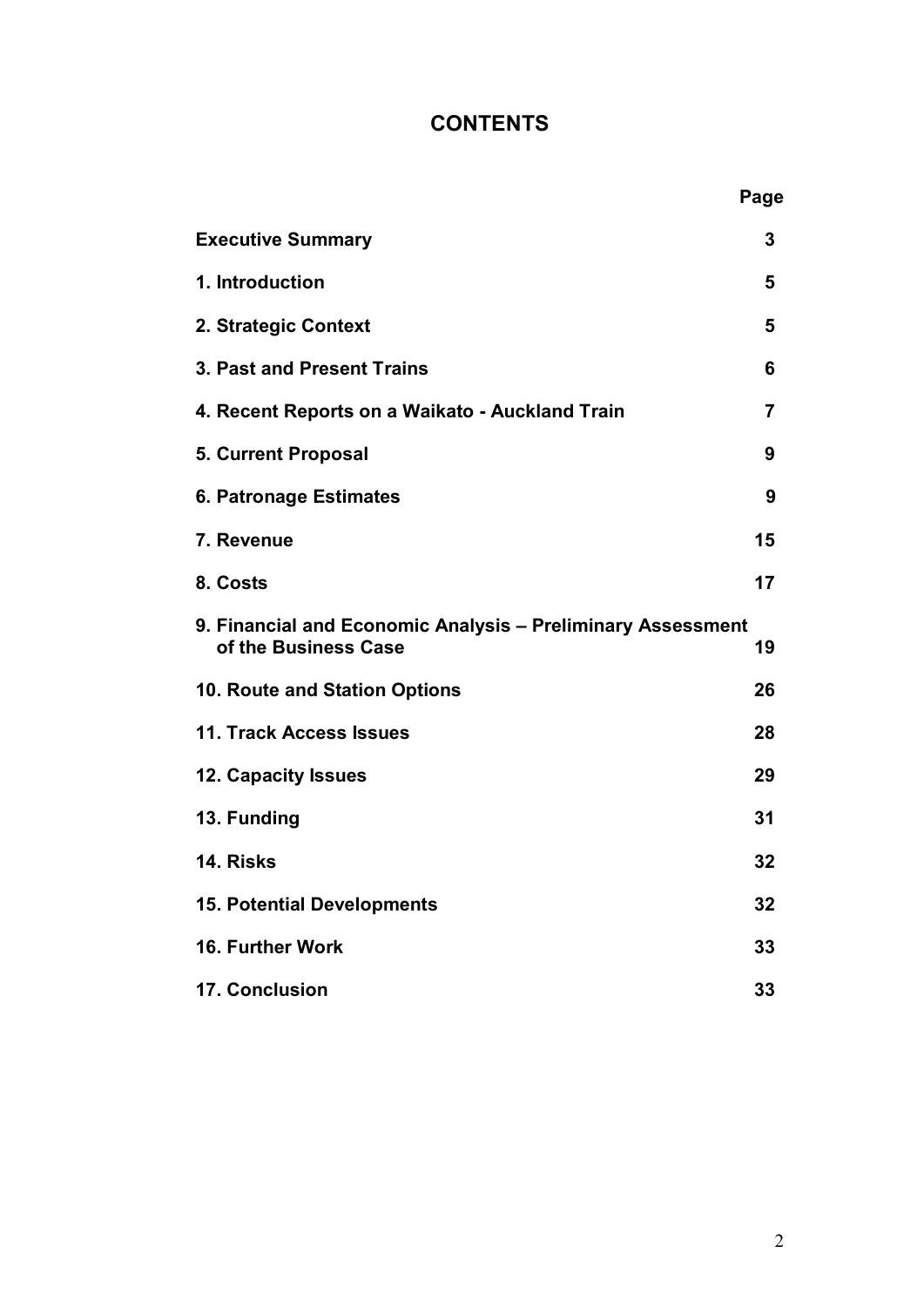# **Waikato – Auckland Passenger Rail Service: Preliminary Business Case**

# **Executive Summary**

Environment Waikato ("EW") has for some time been investigating the possibility of establishing a commuter train between Hamilton and Auckland. The purpose of this report is to advance previous work to see if there is a preliminary business case for such a service.

The basic proposal is to operate a train from Hamilton around 66:30 am, arriving in Auckland 2 hours later, and returning from Auckland about 5:30 pm. The exact times have not yet been determined, and will need to be negotiated with ARTA, Ontrack, and Kiwirail. The train would only make limited stops to ensure a time competitive with car travel.. The proposal is to "start small", and require no capital expenditure on stations; hence itwill use the current Hamilton (Frankton) station, and only stop at Huntly in the Waikato. In Auckland stops are planned at Newmarket and Britomart, and at Papatoetoe to connect with the new airport - Manukau bus.

Starting small also means not investing in purpose-built rolling stock. Kiwirail have offered to operate the service on their licence using their *Silver Fern* railcars . Their offer is to run it on a gross contract basis, with revenue (and revenue risk) accruing to EW. Their proposal is to start running the train in July. Their indicative price is \$1.84m per year for one round trip per day on weekdays.

The potential patronage for the service has been assessed by studying commuter data from the 2006 census, and relating that to the patronage of the 2000-2001 train and a similar long distance operation, the *Capital Connection.* The total patronage from Hamilton is estimated at 128 journeys per day (64 each way), and from Huntly 16, making a total of 144. A single *Silver Fern* will offer 96 seats in each direction, so these numbers represent a load factor of 75%. All these figures are on a central scenario. High and low scenarios are also presented in the report.

Adding further stops in the Waikato or Franklin would add patronage, but require expenditure and slow the journey.

Potential fare levels are assessed in relation to current train and coach fares, and the ARTA commuter fares from Pukekohe. An average fare of \$24 from Hamilton to Auckland has been assumed, along with \$17.60 from Huntly (both including GST).

The revenue from the train depends on which stations are served, and more particularly, how many. Revenue from Hamilton and Huntly is assumed in the report, totalling \$840,000 (including GST) per year on the central patronage estimate and using services through Newmarket. If services through Newmarket are not possible because of capacity issues, then a service along the waterfront route from Westfield to Britomart may be an alternative. This would attract less custom, and the revenue is expected to be about 15% less if this route is used. Any reduction in revenue will increase the shortfall requiring funding.

Overall, revenue would cover about 40% of the costs in the first year, improving with growth to about 68% in 2023, reasonable figures for suburban trains in this country.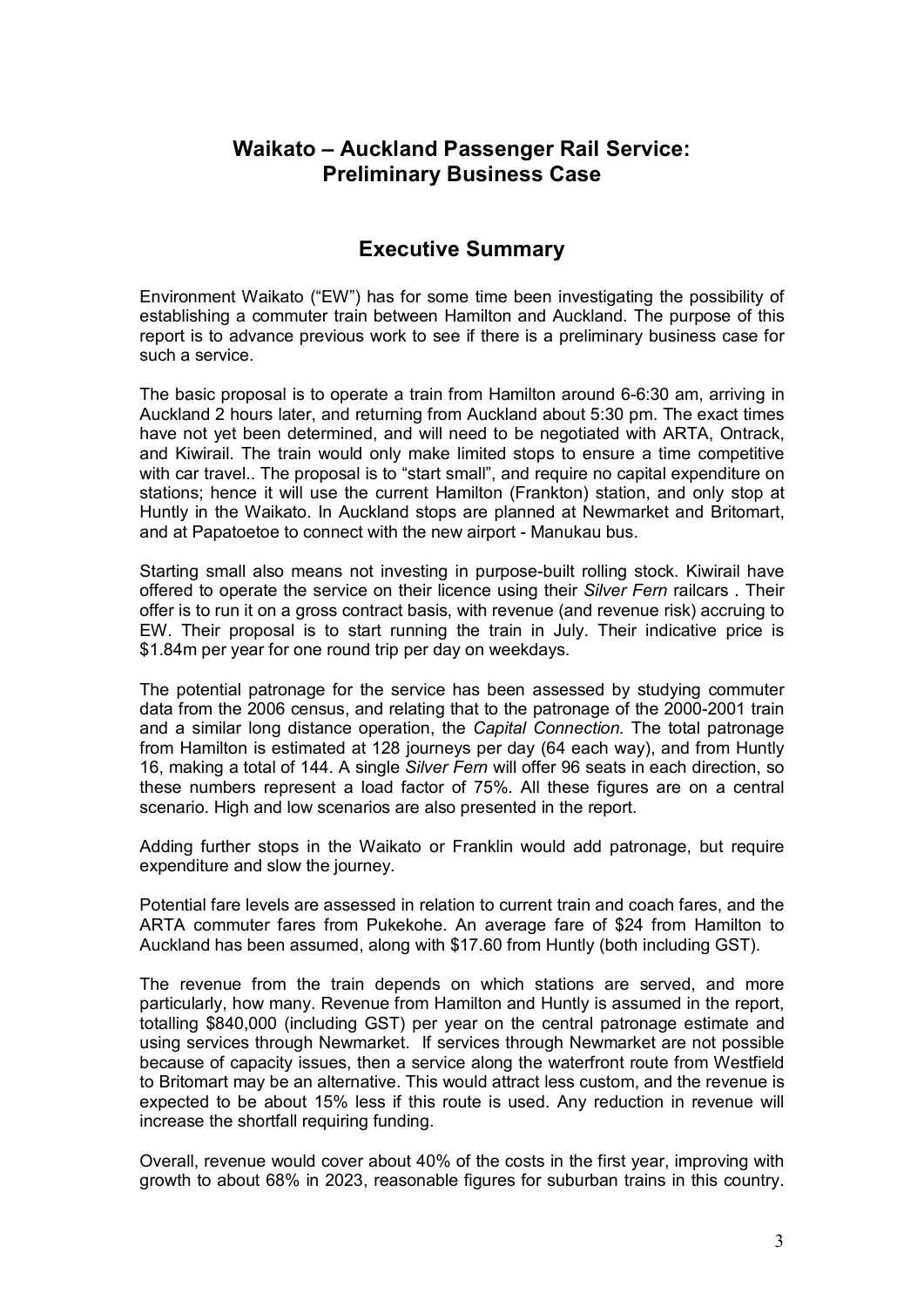Overall, the benefit (net revenue): cost ratio would be about 0.5. The proposal will have an operating deficit of \$1.14m in the first year, lowering with patronage growth to \$610,000 by 2023. The "funding gap", an annualized measure of the deficit, would be -\$6.6m NPV over the 15 year evaluation period.

The project is also analysed in economic terms, taking into account benefits to users and to non-users (such as congestion relief). Total benefits over 15 years amount to \$15.5m, giving net benefits of \$7.2m. Thus the project delivers more benefits than it costs, and the economic benefit: cost ratio is 1.9, comfortably in excess of 1. Including stops at other stations would put the ratio over 2. There is thus a reasonable economic case for the project.

On the high scenario, the proposal would have a BCR of 2.4, and on the low scenario, it would be 0.8 (both based on Hamilton and Huntly stops, via Newmarket).

A key factor in being able to run the train is access to track and stations in Auckland. ARTA's view is that they will use all the available peak paths into Britomart by early next year, and that there is no room for a Waikato train in the peak hours. The issue is especially critical in their view around Otahuhu and Newmarket- Britomart. This issue will need to be negotiated with them, Ontrack, and Kiwirail passenger. Access to Britomart will have to be negotiated as well.

On the basis of rail services in Auckland and Wellington, the train would qualify for 60% funding from NZTA of the net costs (after revenue), or \$648,000; the balance of \$456,000 needs to come from Waikato sources. To qualify for NZTA funding, the train must be in the National Land Transport Programme, and to get into that it must be in the Regional Land Transport Programme. At this stage it is in neither programme. There is an opportunity to include it in the Waikato Programme as a result of hearings on the plan. Even if it is included in the programme, there is no guarantee it will get funded, given the competing priorities for the money available for the NLTP. On the other hand, the amount involved is small in relation to the total transport spending in the region, and as well in relation to public transport spending.

Even if the proposal can make it into the RLTP, raising the local share on short notice could be difficult. Kiwirail have indicated that if the service cannot start in July there is a very real risk that the *Silver Fern* vehicles will be reallocated to some other task.

Going forward, work could be undertaken on further stations to stop at in the Waikato, possibly including new stations altogether, and also investigating starting the train further south or east. Redevelopment of existing station facilities could be considered. Further daily trips using the same vehicle are also possible.

To get the project off the ground, further work is required to refine the timetable and the patronage, revenue, and cost estimates, and to negotiate access. As well, there needs to be dialogue with Kiwirail about the consequences of not starting in July, and how they might be mitigated.

The report concludes that the service could be established as soon as July, and has benefits comfortably in excess of costs. Funding needs to be developed to meet the opportunity, and negotiations on outstanding issues need to get underway.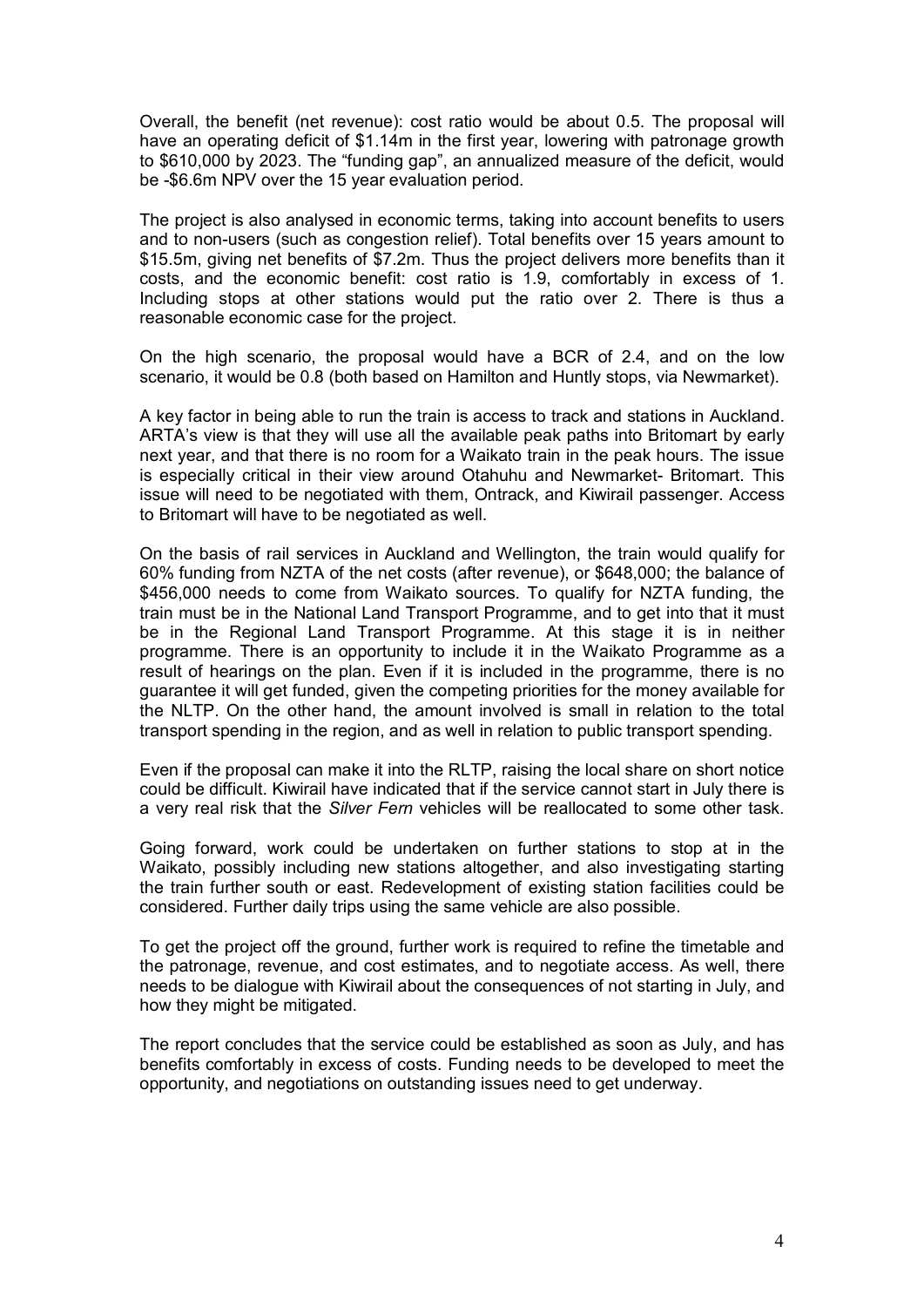# **Waikato – Auckland Passenger Rail Service: Preliminary Business Case**

# **1. Introduction**

Environment Waikato ("EW") has for some time been investigating the possibility of a commuter train between Hamilton and Auckland, and has commissioned reports on it. The purpose of this report is to advance previous work to the point of developing a business case and seeing if the train could be viable, with subsidy, and how fundable that subsidy would be. It was intended to be a preliminary look at the business case, to see if it was worth putting further resources into finalising it and organising the actual operation of the train. An offer by Kiwirail to run the train from July 2009 has given an opportunity to bring forward the actual operation.

The proposal is to run a morning and evening commuter train, arriving Auckland between 8 and 8:30 am, and returning from Auckland at about 5:30 pm. The journey will take 2 hours. The preferred route into Auckland is via Newmarket, so that it can tap into the market for travel to that point. There are capacity issues at Britomart associated with that route, so options being considered are using the waterfront route to Britomart, or even terminating at Newmarket. En route the train would call at at least one Waikato station and one south Auckland station (to allow transfers to suburban trains).

There is a particular issue that has to be resolved before the service as described in this paper can start. ARTA have a new timetable change planned for June this year, and again early next year, with increased train numbers. In their view, there are no available paths for a Hamilton train through Newmarket or into Britomart. On the other hand, Ontrack believe that enhancements to trackwork and signalling will permit enough paths for the demand, including a Hamilton train, when they are commissioned by mid 2010. The issue may simply be one of timing, and mean the train might initially have to take a different route to the desired one; or it may mean that the train simply cannot run in the peak times. There are formal channels to resolve this issue, and they need to be followed, as well as ARTA , EW, and Kiwirail (Ontrack and Kiwrail Passenger) meeting on the issue.

# **2. Strategic Context**

The proposal to run a train fits well in a strategic context. When the Auckland Regional Transport Authority ("ARTA") in 2005 published its long-term vision for rapid transit in Auckland, it included regular passenger trains as far south as Hamilton.<sup>1</sup> EW itself is developing a rail strategy that includes improving passenger rail services.

The New Zealand Transport Strategy ("NZTS") published in 2008 has several strategies that the train would promote, including ensuring environmental sustainability, assisting economic development, assisting safety and personal security, improving access and mobility, and protecting and promoting public health. It helps these strategies by reducing car use, and so reducing fuel use, pollution, health issues, and road deaths and injuries, and as well reducing congestion in Auckland and improving access to it for Waikato people at peak times. The strategy

<sup>1</sup> ARTA, *High Quality Rail Rapid Transit for Auckland*, August 2005, p 5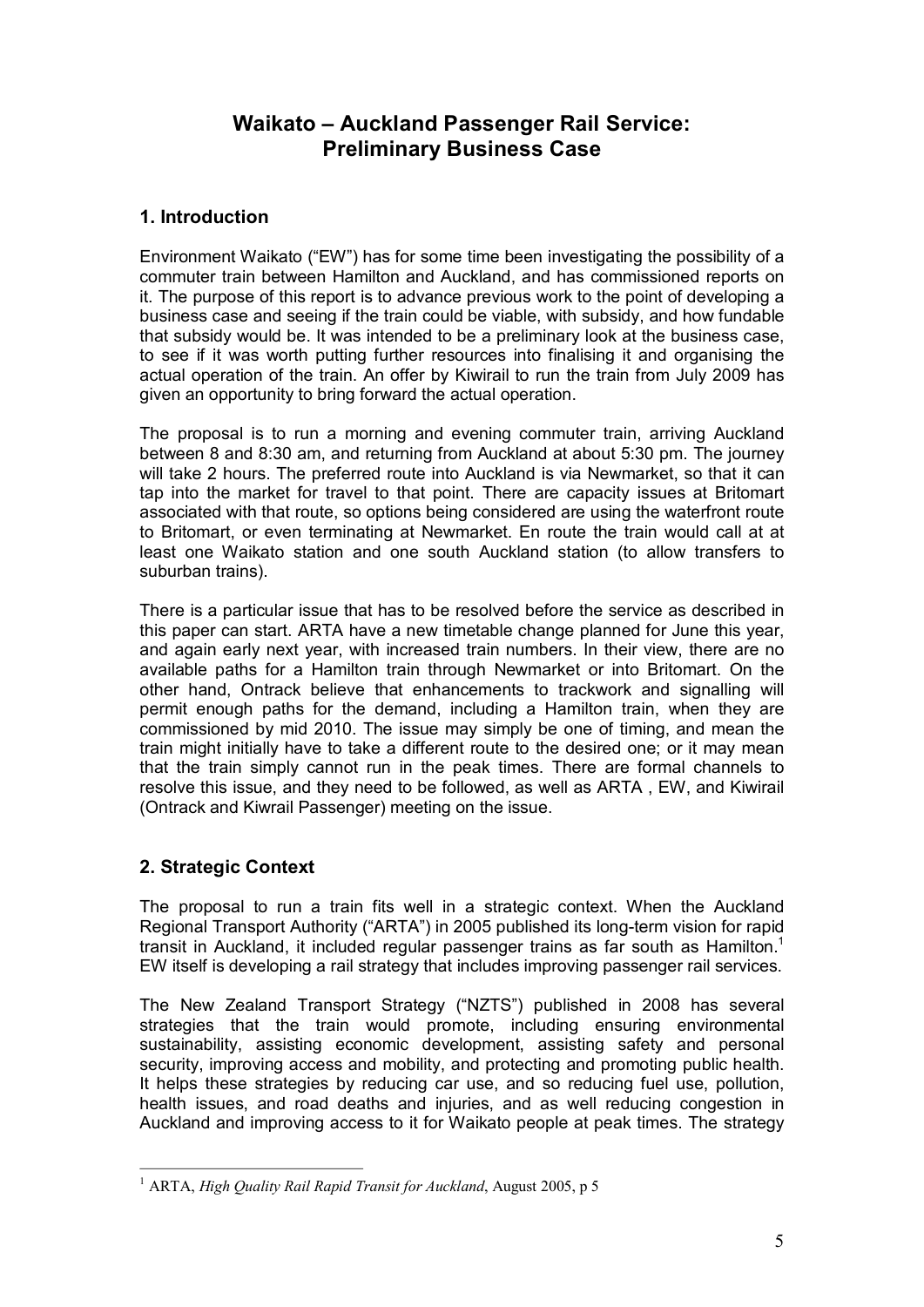specifically calls for a significant increase in the use of public transport and increasing its share of trips made.

The strategies in the NZ Energy and NZ Energy Efficiency and Conservation Strategy complement the NZTS strategies, particularly the promotion of public transport as an alternative to car use. The Energy Efficiency Strategy notes "significant scope" to move to long distance passenger rail.

In a recent paper, $<sup>2</sup>$  Boulter and Wignall called for a more strategic assessment of the</sup> role of passenger trains, taking into account factors like the long-term closer integration of the Auckland and Hamilton economies, and the need to plan for the transport implications of that. They also noted the significant environmental advantages that rail had, but observed that long distance passenger trains were typically evaluated in narrow financial terms. In this report, the evaluation is based on the Land Transport Management Act criteria and NZ Transport Agency methodology, which do take a wider economic view.

The current government has expressed support for suburban rail services, and as well for infrastructure that advances its economic development priority. Nevertheless, the proposal will need to take its place in the queue for funding with other transport projects, both regionally and nationally.

# **3. Past and Present Trains**

From 1991 to 2001 NZ Rail Ltd, later Tranz Rail, operated trains between Auckland and Rotorua and Tauranga. Initially they offered a service to Auckland in the morning and back in the late afternoon, but not at commuter times. Later the services commenced from Auckland in the morning and returned in the evening. The rolling stock used was the *Silver Fern* railcars.

Currently a similar service from Auckland to Hamilton in the morning, and vice versa in the evening, is provided by the *Overlander* Auckland – Wellington daytime train. During the summer this service is daily, but in winter it is a Friday-Sunday only train. Until 2004 an overnight train ran on the same route, enabling Hamilton – Auckland travel in the early morning and the reverse in the evening, though not at convenient commuter times.

From June 2000 to October 2001 the same *Silver Fern* railcars operated a commuter service from Hamilton to Auckland in the morning and return in the evening, integrated with the Rotorua and Tauranga services. This was operated as a commercial service, without subsidy, but was loss making. It carried up to 50 Hamilton – Auckland passengers daily, and an average of 31, but most of its demand came from Pukekohe and Papakura.

In 2001, Tranz Rail said it was unable to continue the service without subsidy, and the proposed new owner of the long distance passenger trains was not interested either in operating an unsubsidised service. The required subsidy was of the order of \$400,000 p.a. At the time, there was no subsidy available, so the service was discontinued. The vehicles were then leased by ARTA to run Pukekohe services.

<sup>2</sup> R Boulter and D Wignall, *Identifying the Value of Long Distance Rail Services – Current Issues in Transport Assessment and Evaluation*, 2008. See [www.vtpi.org](http://www.vtpi.org/).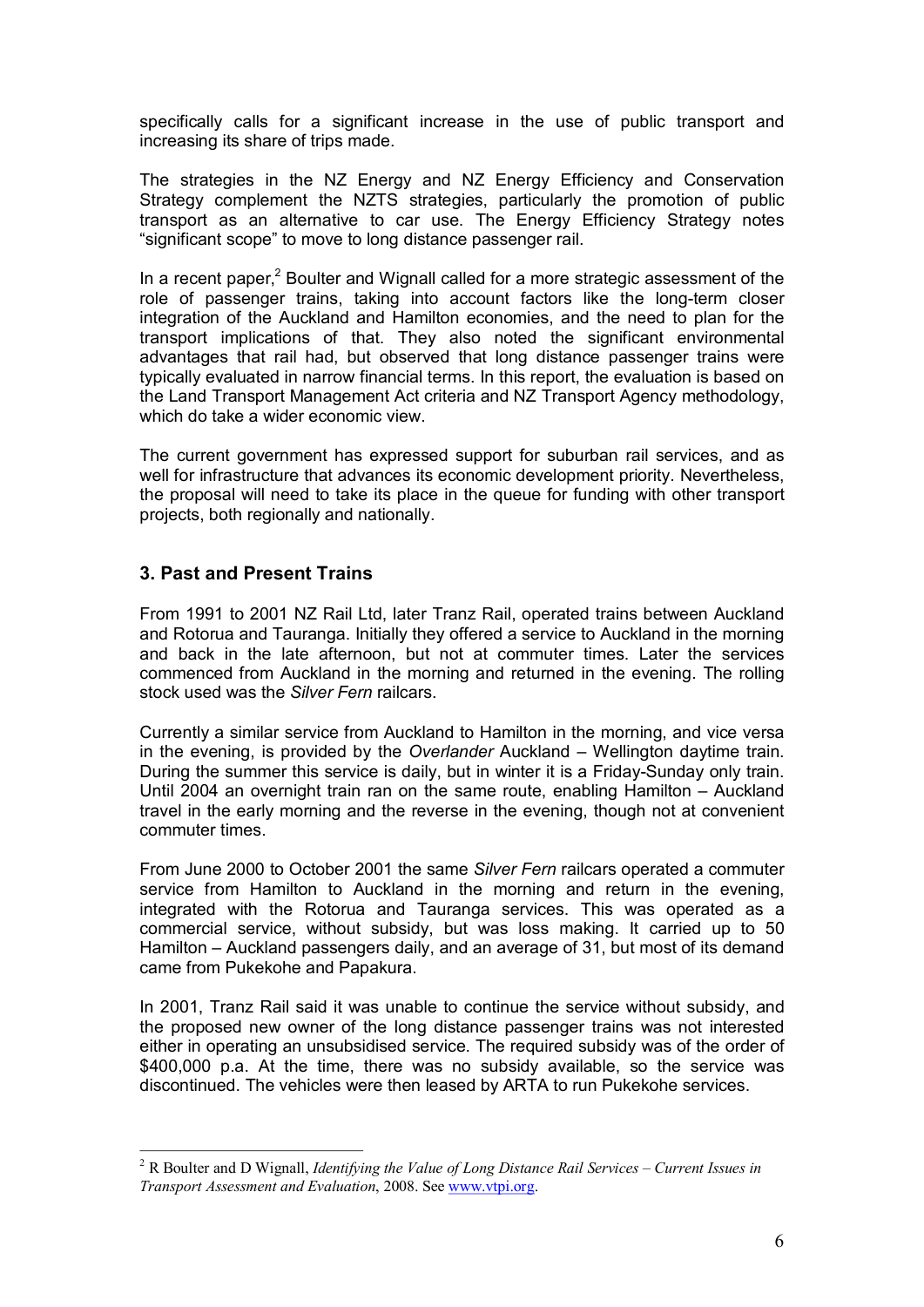# **4. Recent Reports on a Waikato – Auckland Train**

# **(a) The Paling Report**

In July 2006 Richard Paling and Ross Rutherford wrote the "Hamilton – Auckland Commuter Rail Feasibility Study" (the "Paling Report"), for Environment Waikato and the Hamilton City Council.

The report identified that a daily commuter service was potentially operationally feasible. It envisaged a locomotivehauled train departing Hamilton in the early morning and returning in the evening peak, in a similar manner to the *Capital Connection* between Palmerston North and Wellington. It would start at Kahikitea Drive, to the south of the existing Hamilton station, and serve 8 intermediate stations en route to Britomart, via Newmarket. Half of these were to be within the ARTA region. Tuakau and Pokeno were not included, although their potential was noted.

The proposed train used locomotive hauled stock. The report proposed a twolocomotive train, one at either end, to allow for service to locations which did not permit one locomotive to change ends. In effect, this was to allow service to Kahikatea Drive and Britomart. It proposed the train be provided for both ARTA and EW passengers, and that the costs be shared between those bodies, with a 40/60 split between ARTA and Waikato.

To be attractive to long distance passengers, the rolling stock was to be of high quality, with toilets, on board refreshment facilities, and power outlets for laptops. It would be necessary to buy new cars (or ex British Rail refurbished cars) for the service. The SW cars for the Wairarapa trains were a likely model.

The overall proposal was estimated to cost \$10.4m in capital, \$4.4m for rolling stock and \$6.0m for stations. Operating costs were estimated at \$1.4m per year. Demand from within the Waikato (transport) region was estimated at 58-105 people (one way), with the central estimate at 89. Further patronage was likely from within Franklin District. The funding gap for the proposal was \$11.7m in NPV terms, and the proposal had a BCR of 1.0. Using only existing stations substantially reduced the costs, taking the funding gap down to \$7-8m, and improving the BCR to 1.3.

The report noted a proposal for a Rotorua group to introduce a train to Auckland. This would run at times outside the commuter times, and as such would be complementary to the proposed Waikato train. While it is understood that the Rotorua proposals are still actively being pursued (the group recently sought advice on the costs of reopening the Rotorua line), this report does not discuss them further.

#### **(b) The Waikato Regional Rail Discussion Paper**

In 2008 EW commissioned a Regional Rail Discussion Paper from Murray King & Francis Small Consultancy Ltd. This paper revisited the Paling Report. It noted that locomotive hauled trains involved high costs from the need to provide a locomotive at each end. Moreover, there were no spare cars available in NZ, so cars would have to be built new or rebuilt from imported second-hand cars. Extending an ARTA train would still require additional cars, and increase ARTA's cost by running its cars south of Pukekohe. An extended ARTA train would have the advantage of an existing slot at Britomart, but the platform length at Britomart was likely to limit train length, to a 6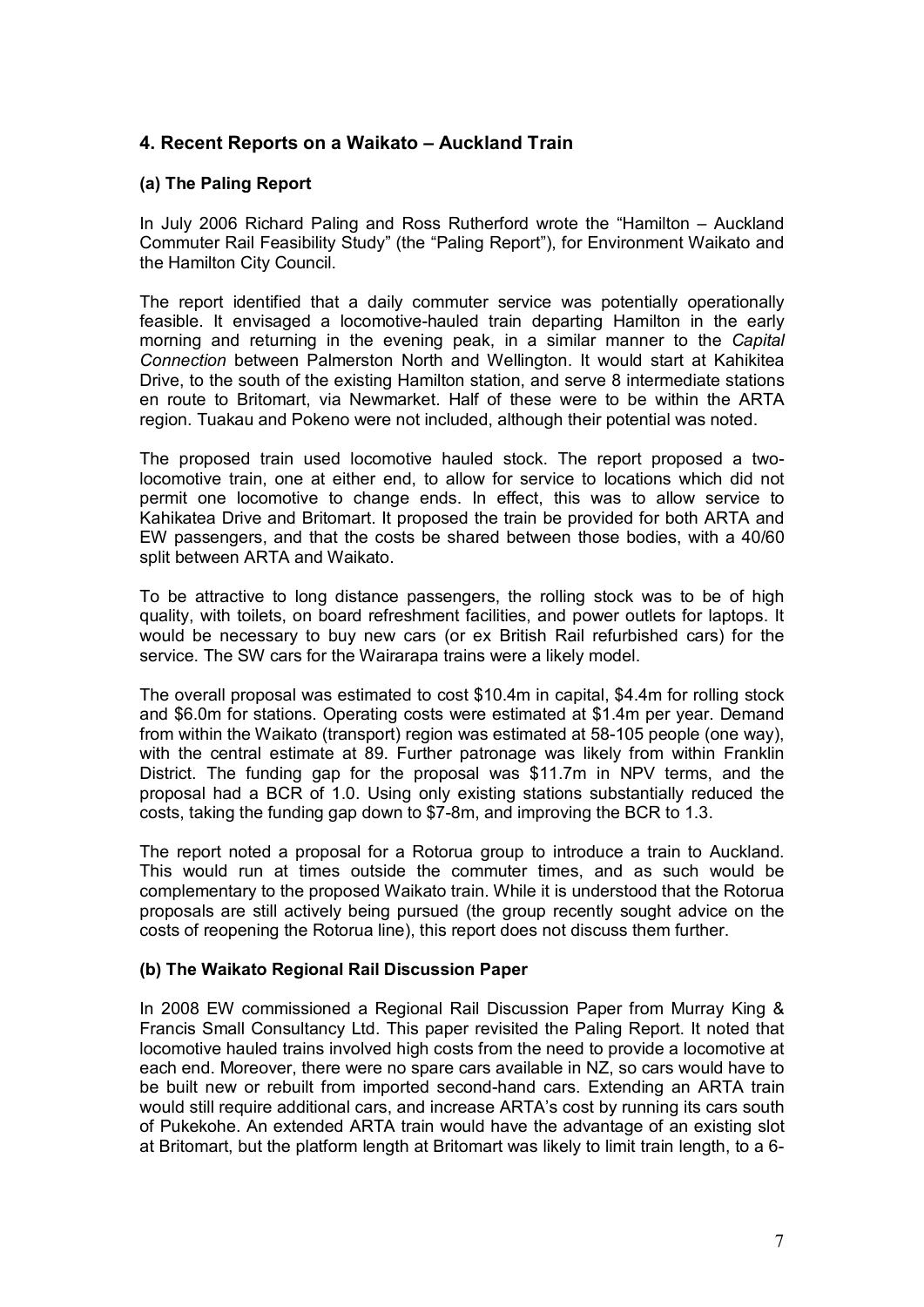car train that would all be required for ARTA passengers. On this basis, a dedicated Waikato train with no ARTA component was the likely option.

The Discussion Paper looked for other options. It identified self contained diesel multiple units, which typically have driving positions at both ends, as a better option. The *Silver Fern* railcars were such vehicles, and would be suitable for use on the Hamilton route, with some refurbishment. They ran the original service to Auckland until 2001. They were owned now by Kiwirail, and are currently under contract with ARTA which uses them to run some of the Pukekohe services. The contract now (after a short extension) runs out in June 2009 and the cars are available after that. The region made its interest in them known to Kiwirail in 2008, so its potential use could be taken into account when Kiwirail was developing plans for their use.

The Discussion Paper noted that the *Silver Fern* railcars would be ideal for use in starting such a service. Each two-car unit could carry 96 passengers seated, so the service could start without over-providing capacity. They would be available relatively quickly after their use in Auckland ends. The railcars would need to be refurbished but a brief tidy up could see one of them in service while a second had a more thorough overhaul. That cost of that overhaul at the time of the Discussion Paper was estimated at about \$1.8m/unit. They have toilets and a servery capacity, but no disabled access.

While one two-car unit would handle the load predicted in the Paling report, the Discussion Paper felt it would be prudent to have two for reliability and to cover maintenance periods. It is likely that patronage will be higher at some times and on some days, such as Friday (southbound) and two units could be useful for that. The railcars could run in multiple as one train. If the service grew, a third car could be available, or then it would be appropriate to consider investing in locomotive hauled carriages.

The Discussion Paper also discussed options for routing the train in Auckland, and alternatives to terminating at Britomart, and stations en route that might be served. It advocated starting small, so using existing facilities was recommended, in particular the existing Fraser St passenger station at Hamilton. A station at The Base could be considered once patronage had established. Other potential stations en route were identified. Since that report, the issues of stations en route and serving Britomart have been worked on further, and the position is updated later in this report.

The report concluded that the region should consider the following policies and actions with respect to the passenger train to Auckland:

#### *Policies*

- Start small: patronage can be established with minimum expenditure.<br>• Consider expressing an interest in using the *Silver Fern railcars* w
- Consider expressing an interest in using the *Silver Fern* railcars when no longer needed by ARTA.
- Negotiate with ARTA and ONTRACK for Britomart access, morning and afternoon.

*Actions*

- Confirm availability of paths south of Westfield (where there is a potentially dense train service; see below)
- Survey market about other destinations, such as Newmarket.
- Develop staged plan for stations in Hamilton.
- Monitor Government policy changes re long distance rail.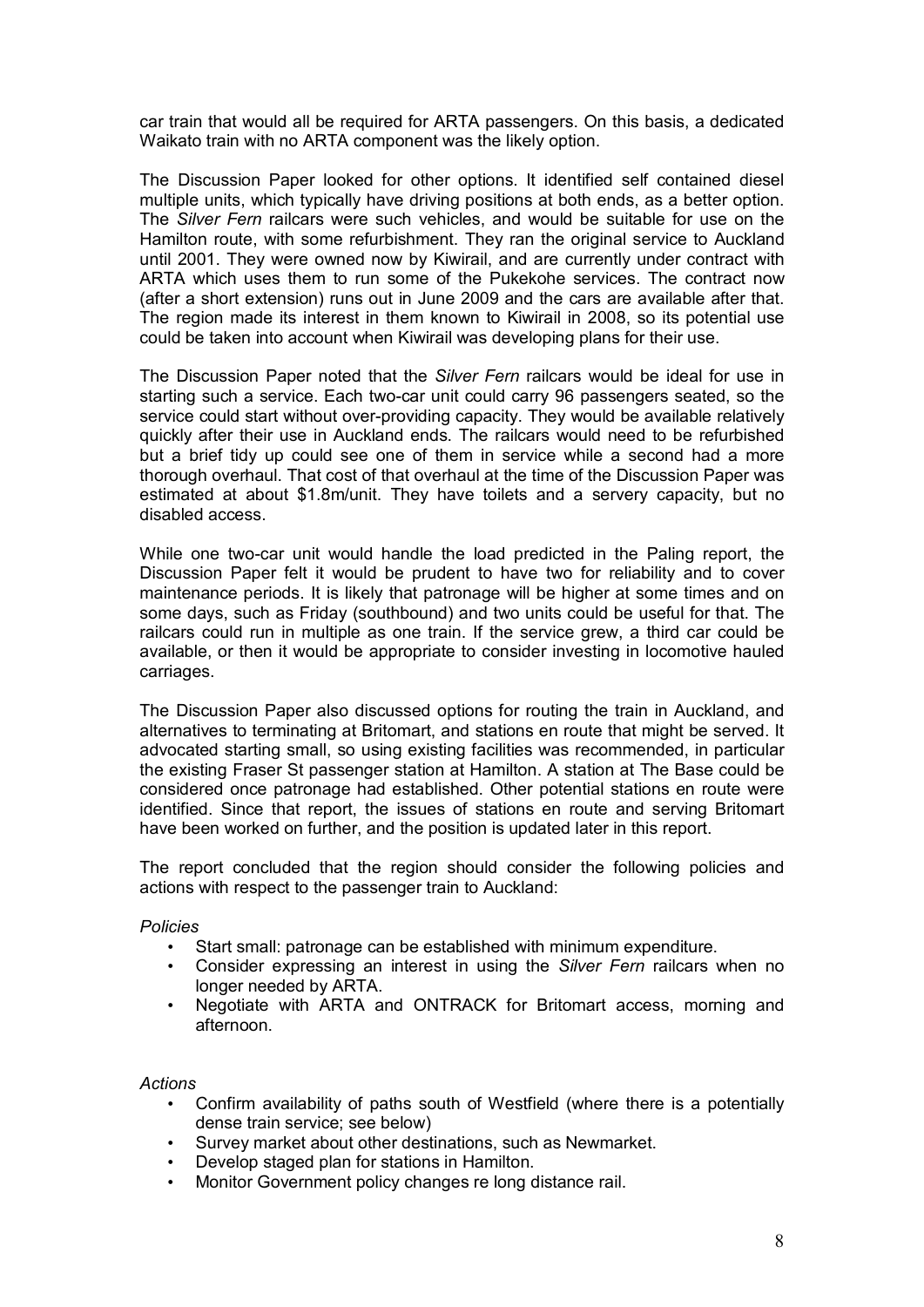# **5. The Current Proposal**

It has been established that the operation of a Hamilton – Auckland commuter train is technically feasible, although some details remain to be concluded, including track access. It is proposed that one *Silver Fern* railcar be used to establish the service. Kiwirail have proposed using a car that is currently having an interior and structural refurbishment in Wellington, which will be available immediately after the completion of the refurbishment. Kiwirail confirm that the other cars are available once the ARTA contract ceases at the end of June 2009. If the refurbishment has not been completed, an unrefurbished car can be used in the meantime.

Kiwirail is actively seeking a use for the cars as soon as possible after that date, so there is pressure on a decision to use them for the Hamilton service from July, which in itself creates funding issues for the region. Kiwirail is firm that the cars have alternative uses, but they may be willing to negotiate a later start in return for some compensation, if they could be sure the service would run.

The proposal is to run a service that suits commuters and those with business meetings in Auckland, timed to arrive in Auckland preferably between 0800 and 0830. The trip will take about 2 hours, depending on the number of stops, so the departure from Hamilton would be between 0600 and 0630. The return service is likely to leave at about 5:30pm. The *Silver Fern* cars are permitted to run at a maximum speed 10% faster than locomotive hauled trains. The previous *Waikato Connection* was timed to leave Hamilton at 6:15 and arrive at Auckland at 8:11am, and return leaving Auckland at 5:19pm, arriving at Hamilton at 7:13 pm.

The exact timetable has not yet been determined, and the final timetable will inevitably involve a trade-off between the need to have a departure time at a sociable hour, while delivering people to Auckland in time for work. Interaction with other trains in the Auckland area especially will also have an impact on the timetable. As well, these timings will need to be negotiated in the context of ARTA's requirements. Britomart terminal is at its busiest from 7:30 am and 8:20 am, and from 5:10 pm to 6:10 pm. A timetable that avoids those hours might have the best chance of getting access to Britomart.

As noted below, Kiwirail have in fact offered an indicative price for the service. To that extent, progress has moved beyond the initial aim of establishing a draft business case, although there are still details to resolve. As the train would be a Kiwirail train, run under its licence, the issues of multiple operators previously raised are no longer relevant.

# **6. Patronage Estimates**

#### **(a) Introduction**

Patronage forecasts have been re-estimated by Richard Paling. The forecasts of the potential traffic likely to use a new commuter rail service connecting Hamilton and Auckland made in the Paling report were based on data from the 2001 Census, supported by information on the *Capital Connection* currently operating between Palmerston North and Wellington, and the operations of the Waikato Connection in the early part of this century. In developing the forecasts for rail usage an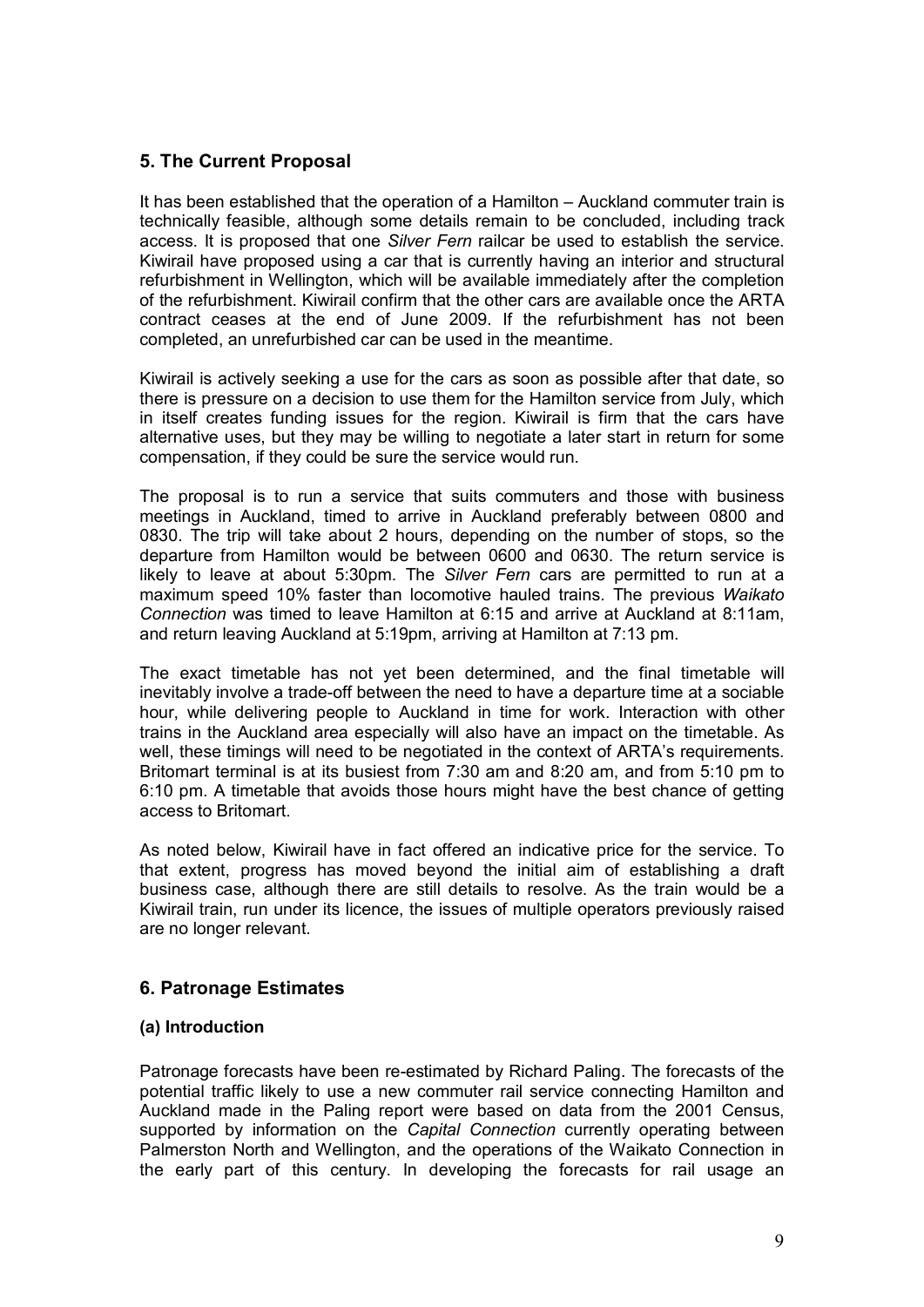assessment was made of the growth of the total numbers commuting between Hamilton and Auckland after 2001.

Information from the 2006 Census has now become available. This has two main applications, the updating of the numbers commuting between Hamilton and Auckland and also information on the numbers using rail to commute into Auckland from locations such as Papakura and Pukekohe, which can be used as the basis for forecasts for services from Hamilton.

#### **(b) Changes in the Numbers Commuting between Hamilton and Auckland between 2001 and 2006**

The growth in the numbers commuting between Hamilton and other points along the railway line to the north and Auckland between 2001 and 2006 is set out in Table 6.1.

| <b>Source of Traffic</b> | (journeys per day)<br>Year | <b>Destination of traffic</b> |                              |
|--------------------------|----------------------------|-------------------------------|------------------------------|
|                          |                            | <b>Auckland City</b>          | <b>Total Auckland Region</b> |
| Hamilton                 | 2001                       | 311                           | 588                          |
|                          | 2006                       | 332                           | 656                          |
|                          | Growth                     | 7%                            | 11%                          |
| Ngaruawahia              | 2001                       | 15                            | 33                           |
|                          | 2006                       | 18                            | 36                           |
|                          | Growth                     | 20%                           | 9%                           |
| Huntly                   | 2001                       | 38                            | 111                          |
|                          | 2006                       | 41                            | 125                          |
|                          | Growth                     | 8%                            | 12%                          |
| Te Kauwhata              | 2001                       | 18                            | 60                           |
|                          | 2006                       | 27                            | 69                           |
|                          | Growth                     | 50%                           | 15%                          |
| Pokeno                   | 2001                       | 87                            | 243                          |
|                          | 2006                       | 105                           | 306                          |
|                          | Growth                     | 21%                           | 26%                          |
| Tuakau                   | 2001                       | 78                            | 264                          |
|                          | 2006                       | 153                           | 462                          |
|                          | Growth                     | 96%                           | 75%                          |
| Pukekohe Centre (1)      | 2001                       | 261                           | 807                          |
|                          | 2006                       | 720                           | 2133                         |
| Growth                   |                            | 176%                          | 164%                         |
| Pukekohe Surrounds (2)   | 2001                       | 117                           | 336                          |
|                          | 2006                       | 153                           | 423                          |
|                          | Growth                     | 31%                           | 26%                          |
| Total Pukekohe (3)       | 2001                       | 378                           | 1143                         |
|                          | 2006                       | 873                           | 2556                         |
|                          | Growth                     | <b>131%</b>                   | <b>124%</b>                  |
| Papakura                 | 2001                       | 3528                          | 14904                        |
|                          | 2006                       | 3891                          | 16182                        |
|                          | Growth                     | 10%                           | 9%                           |

Notes (1) Includes Census Area Units of Pukekohe North, Pukekohe West and Bledisloe Park (2) Includes Census Area Units of Paerata-Cape Hill, Eden Road-Hill Top and Buckland

(3) Combination of Pukekohe Centre and Pukekohe Surrounds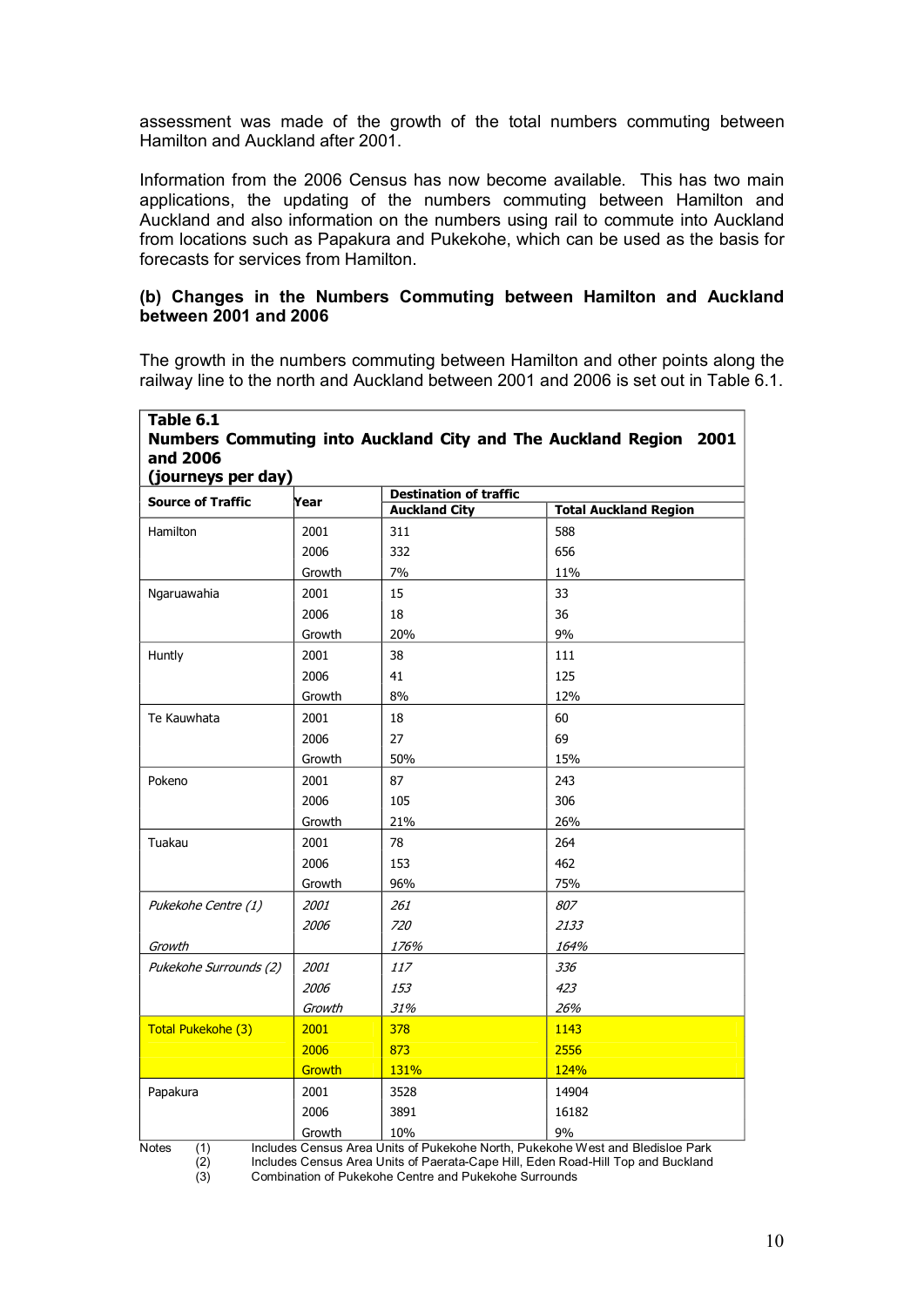For trips originating in Hamilton, the growth of the numbers commuting northwards into Auckland City, the prime market for any new rail services, over the 5 years from 2001 to 2006 has been very limited with an increase of about 7 per cent. For the Auckland region as a whole the growth has again been fairly modest at about 11 per cent.

At this stage no assessment has been made of the potential ridership from locations south of Hamilton. It is likely that any patronage for a commuter service would be very small either because of the length of journey to Auckland, probably significantly in excess of 2 hours, or because of the very early arrival time in Hamilton (at about 6.30am). This could be reviewed in the light of different service timings if these are judged appropriate for the main route between Hamilton and Auckland.

For areas closer to Auckland, there has been more substantial growth, reflecting the greater proximity to the larger number of employment opportunities further north. This is set out in Figure 6.1:





Notes : This graph excludes the position for Ngaruawahia and Te Kauwhata where the numbers are small and given the rounding processes adopted by Statistics NZ, the estimates of growth may be unreliable.

Figure 6.1 illustrates the high growth rate in commuting trips into Auckland City from Pukekohe on the fringe of the region, and the subsequent decline in the growth rate for areas further south as the distance from Auckland increases.

The growth rate for commuting trips from Hamilton to Auckland at 7 per cent in total over the 5 year period from 2001 to 2006 was below the rate of growth of employment in Auckland City as a whole, which amounted to about 15 per cent, and is significantly below that anticipated in the 2006 Paling Report. This report forecast growth of almost 8 per cent per year based on the growth rates in Hamilton-Auckland City commuting experienced over the previous 10 years.

The reason for the relatively low growth experienced over the period may in part be due to conditions on the Waikato Expressway which was in the process of being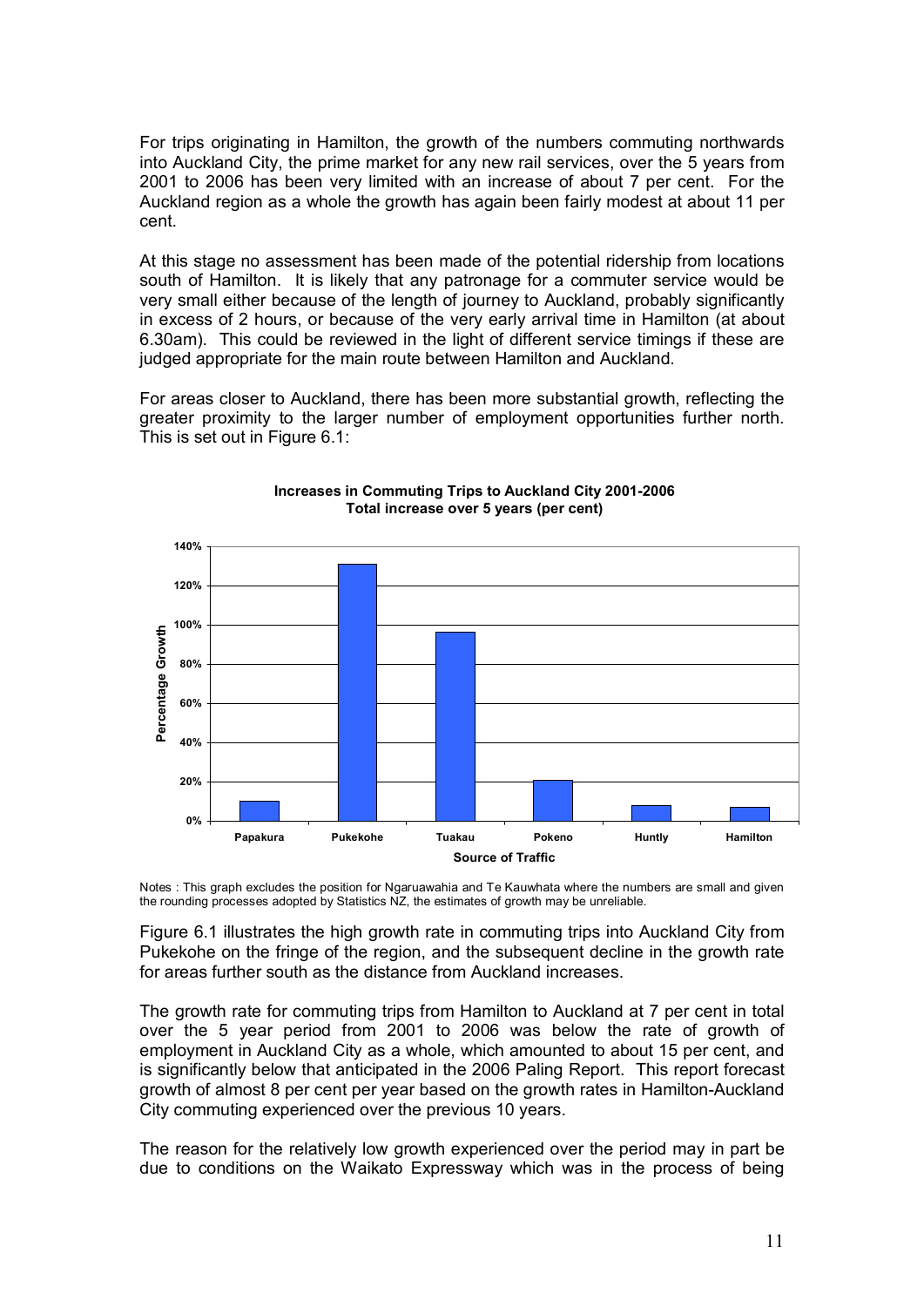upgraded in 2006 with the consequent disruption of traffic flows and increased journey times and journey time unreliability. This would have made commuting a less attractive option.

The lower growth may also reflect increases in employment opportunities within Hamilton itself with the expansion of economic activity in and around the city. Growth in employment in Hamilton City and the Waikato Region in general was substantially higher than population growth. As a result, more job opportunities would have been available to Hamilton and Waikato residents so reducing the need to travel outside the region to gain employment.

# **(c) Use of Rail for Travel to Work in 2006**

The information from the 2006 Census also indicates the numbers of commuting journeys which were undertaken by rail and this is summarised in Table 6.2:

| Table 6.2<br><b>Proportions of Commuting Traffic by Rail 2006</b> |                                        |                         |                                |                 |  |  |
|-------------------------------------------------------------------|----------------------------------------|-------------------------|--------------------------------|-----------------|--|--|
|                                                                   |                                        |                         | <b>Traffic Destination</b>     |                 |  |  |
| <b>Source of Traffic</b>                                          |                                        | To<br>Waitakere<br>City | <b>Auckland</b><br><b>City</b> | Manukau<br>City |  |  |
| Papakura District                                                 | Total Jobs                             | 81                      | 3891                           | 5079            |  |  |
|                                                                   | Per cent by train                      | $0.0\%$                 | 10.6%                          | 1.4%            |  |  |
| Pukekohe Centre (1)                                               | Total Jobs                             | 21                      | 720                            | 828             |  |  |
|                                                                   | Per cent by train                      | $0.0\%$                 | 7.1%                           | 0.7%            |  |  |
| Pukekohe Surrounds (1)                                            | Total Jobs                             | 3                       | 153                            | 159             |  |  |
|                                                                   | Per cent by train                      | $0.0\%$                 | 5.9%                           | $0.0\%$         |  |  |
| Total Pukekohe (1)                                                | Total Jobs                             | 24                      | 873                            | 987             |  |  |
|                                                                   | Per cent by train                      | $0.0\%$                 | 6.9%                           | $0.6\%$         |  |  |
| Tuakau                                                            | Total Jobs                             | 9                       | 153                            | 171             |  |  |
|                                                                   | Per cent by train                      | $0.0\%$                 | 2.0%                           | 1.8%            |  |  |
| Pokeno                                                            | Total Jobs                             | 3                       | 105                            | 129             |  |  |
| $\sim$<br>$\cdots$<br>$\lambda$                                   | Per cent by train<br>$\cdots$ $\cdots$ | $0.0\%$                 | 5.7%                           | $0.0\%$         |  |  |

Notes (1) See notes to Table 6.1

The dominant destination for train users is Auckland City and the numbers using rail for journeys to work in Waitakere and Manukau are typically relatively small.

The proportions commuting by train into Auckland City, the major destination, are highest for Papakura and then decline for locations further south, falling to about 7 per cent of the total for Pukekohe and 26 per cent for Tuakau and Pokeno. In part this probably reflects the quality of the rail service, with train frequencies being relatively high to Papakura and lower to Pukekohe.

For Tuakau and Pokeno, another leg would be required for the journey to give access to the railway. For Pokeno the main point of access to the rail network is likely to be at Papakura. This would make use of the relatively easy route via SH1 to connect with rail at a location where frequencies are relatively high and the service attractive, giving a high propensity to use rail. For Tuakau the main access is probably via Pukekohe where a less frequent service is operated, resulting in a lower propensity to use rail.

For the purposes of estimating the potential demand from locations between Pukekohe and Hamilton, it has been assumed that rail travel would account for the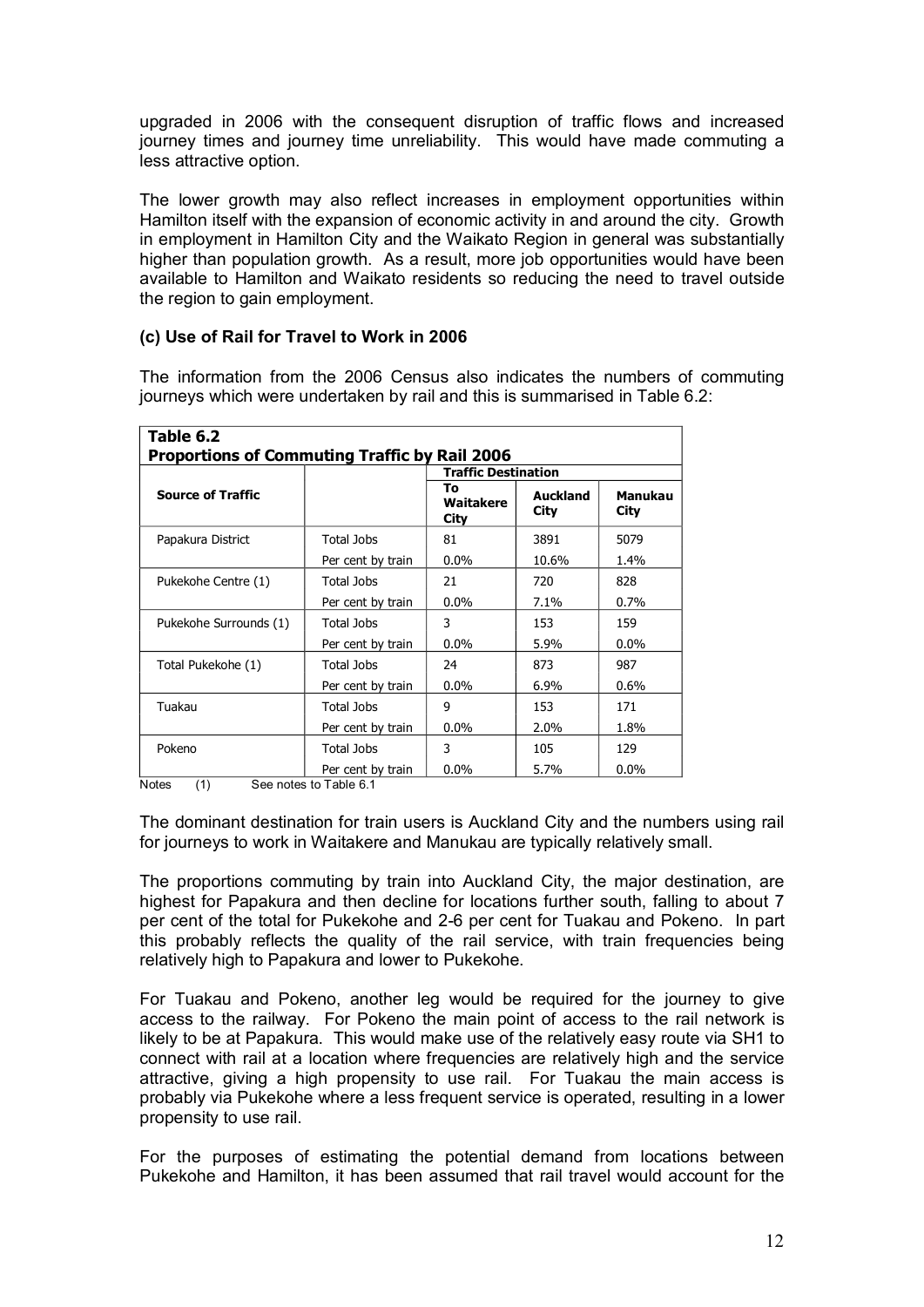same proportion of commuting journeys to Auckland City as is currently recorded for Pukekohe, at about 6.9 per cent of the total. This may represent a fairly optimistic position, since the proposed frequency of service would be lower and the rail journey considerably longer. To offset this, no allowance has been made for journeys to Manukau City but as Table 6.2 demonstrates the numbers of these are likely to be very low.

# **(d) Non-Commuting Trips**

In addition it is likely that commuting would only account for a proportion of the journeys using the new service. Surveys undertaken in 2001 on the Capital Connection suggested that only 31 per cent of the journeys from Palmerston North to Wellington were for commuting and information from ARC counts in 1992 indicated that commuting only accounted for 40 per cent of the total number of car journeys from the Waikato to the Auckland region. The figure of 40 per cent has been used for the central forecasts.

# **(e) Forecasts for 2009.**

The information from the Census relates to 2006. For the 2009 forecasts it has been assumed that forecasts based on 2006 figures would grow by about 4 per cent per year, midway between the growth in commuting between Hamilton and Auckland experienced for the period from 1991 to 2001 and that experienced in the subsequent 5 years. This assumes some acceleration from the relatively low growth experienced over the last 5 years.

A set of low, central and high forecasts has been produced. The low forecasts assume a lower share for rail trips of 5 per cent compared to 6.9 per cent in the central and high forecasts and the high forecasts assume that commuting trips make up 31 per cent of the total compared to 40 per cent in the low and central forecasts.

| Table 6.3<br><b>Revised Patronage Forecasts</b><br><b>Total Journeys per Average Weekday</b> |                 |     |      |  |
|----------------------------------------------------------------------------------------------|-----------------|-----|------|--|
| <b>Between Auckland and:-</b>                                                                | <b>Scenario</b> |     |      |  |
|                                                                                              | <b>Central</b>  | Low | High |  |
| Hamilton                                                                                     | 128             | 75  | 165  |  |
| Ngaruawahia                                                                                  | 7               | 4   | 9    |  |
| Huntly                                                                                       | 16              | 9   | 20   |  |
| Te Kauwhata                                                                                  | 10              | 6   | 13   |  |
| Pokeno                                                                                       | 41              | 24  | 52   |  |
| Tuakau                                                                                       | 58              | 34  | 75   |  |
|                                                                                              |                 |     |      |  |
| Total                                                                                        | 260             | 151 | 335  |  |
| Total excluding Tuakau and Pokeno                                                            | 161             | 94  | 208  |  |
| Hamilton and Huntly only                                                                     | 144             | 84  | 185  |  |

The forecasts which result for 2009 are set out in Table 6.3.

These are generally slightly lower than those produced in the 2006 Paling report, reflecting the additional information which has now become available.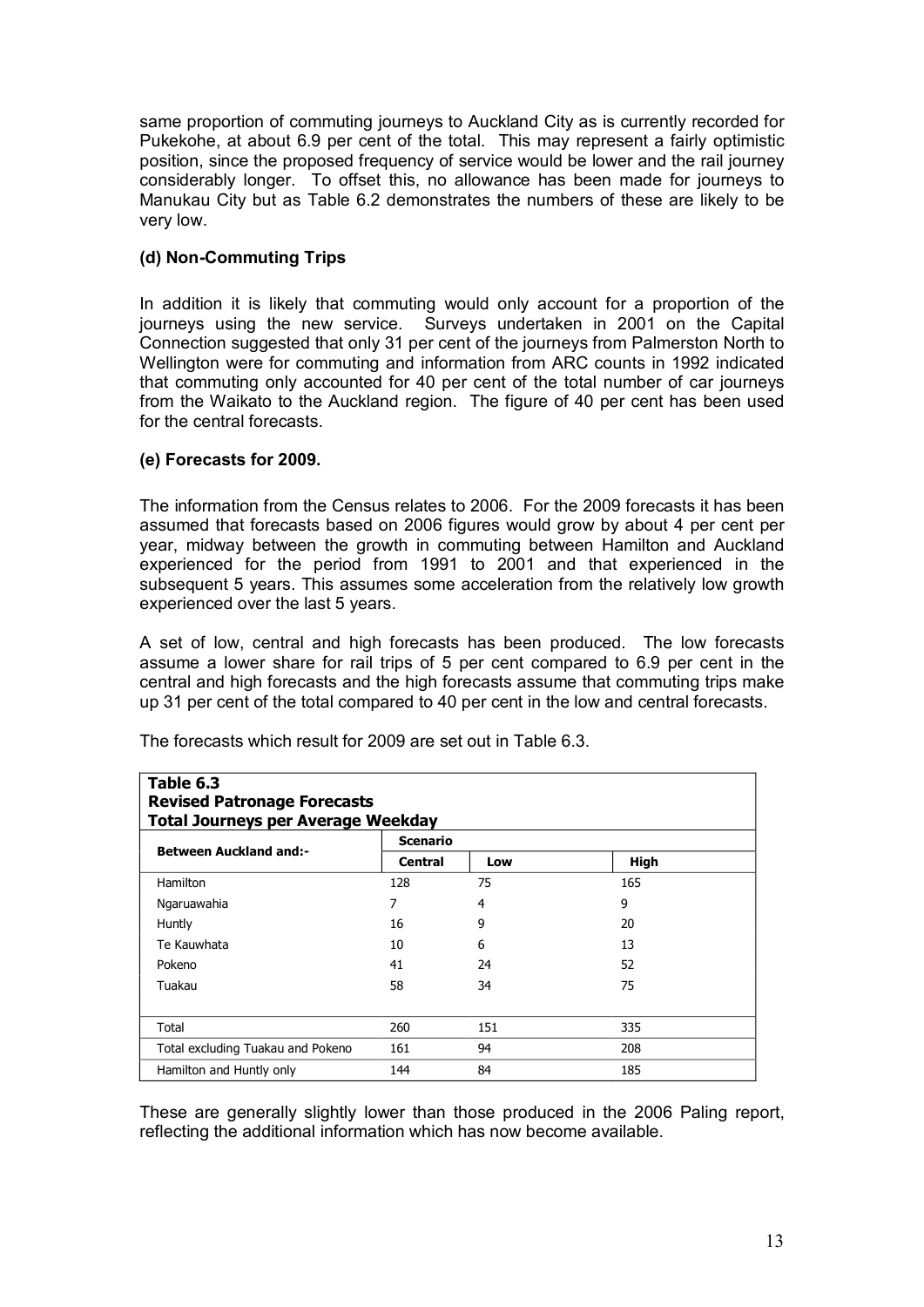### **(f) Qualifications to the Forecasts**

As far as possible the forecasts have been made using observed data for travel between the Waikato and Auckland in 2006 and 2009, or where this is not available, base data for other areas or years has been used. In using this data to predict the likely patronage of rail services between Hamilton and Auckland, it has been assumed that an attractive service can be offered in terms of elapsed travel times and reliability, on-train conditions and the timing of the journeys. In this regard, the refurbished *Silver Fern* car proposed by Kiwirail has tray tables at the seats, similar to airline seats, and power outlets for laptop computers. In addition it has been assumed that the proposed fares which are largely based on those of alternative modes within the corridor would again be attractive to users.

The current forecasts are substantially higher than the flows achieved by the Waikato Connection in 2000-2001. In part this reflects an assumed growth in the market for travel between Hamilton and Auckland between 2001 and 2009, increased congestion on the motorway network in Auckland and a general greater enthusiasm for rail travel. This has resulted in high growth in rail trips to Auckland by Pukekohe residents and by growth in rail travel in the Auckland Region from just over 2 million trips per year in 2001 to 7 million per year in 2008. The forecast increase over the flows achieved earlier is underlain by the assumption that the service provided will be of a high quality and will be attractive to both commuters and those travelling for other purposes.

The forecasts in table 6.3 assume a route via Newmarket.

# **(g) Public feedback**

At a public meeting held in Hamilton on 16 April 2009, several speakers indicated their personal support for a train service to Auckland. These were from Hamilton and intermediate points, notably Huntly. They fell into two groups, people who lived in the Waikato and were employed in Auckland; and those who lived in the Waikato and worked there, but who frequently travelled to Auckland for meetings, or for onward air travel. For both groups, the current mode was by car, with some air travel. Coach was not seen as an option.

The advantages seen for a rail service were the avoidance of congestion in Auckland, and therefore a quicker journey; the ability to make productive time of the journey by reading, computer work, or preparation for meetings; and the less stressful nature of the journey.

An Accident Compensation Corporation spokesperson said that it would actively promote the train on health and safety grounds.

An important market revealed by the meeting was the corporate travel market, to meetings in Auckland. One speaker, representing a health sector company with 850 staff around the country but based in Hamilton, said that her firm would have at least 10 passengers on a daily basis on the train, and up to 30. She pointed to similar demand from other firms, like Fonterra and the University. A source outside the meeting has suggested that 20-30 people from Fonterra in the Waikato interact daily with Head Office in downtown Auckland. This supports the methodology above, which estimates that those living in Hamilton but employed in Auckland would form only 40% of the estimated patronage.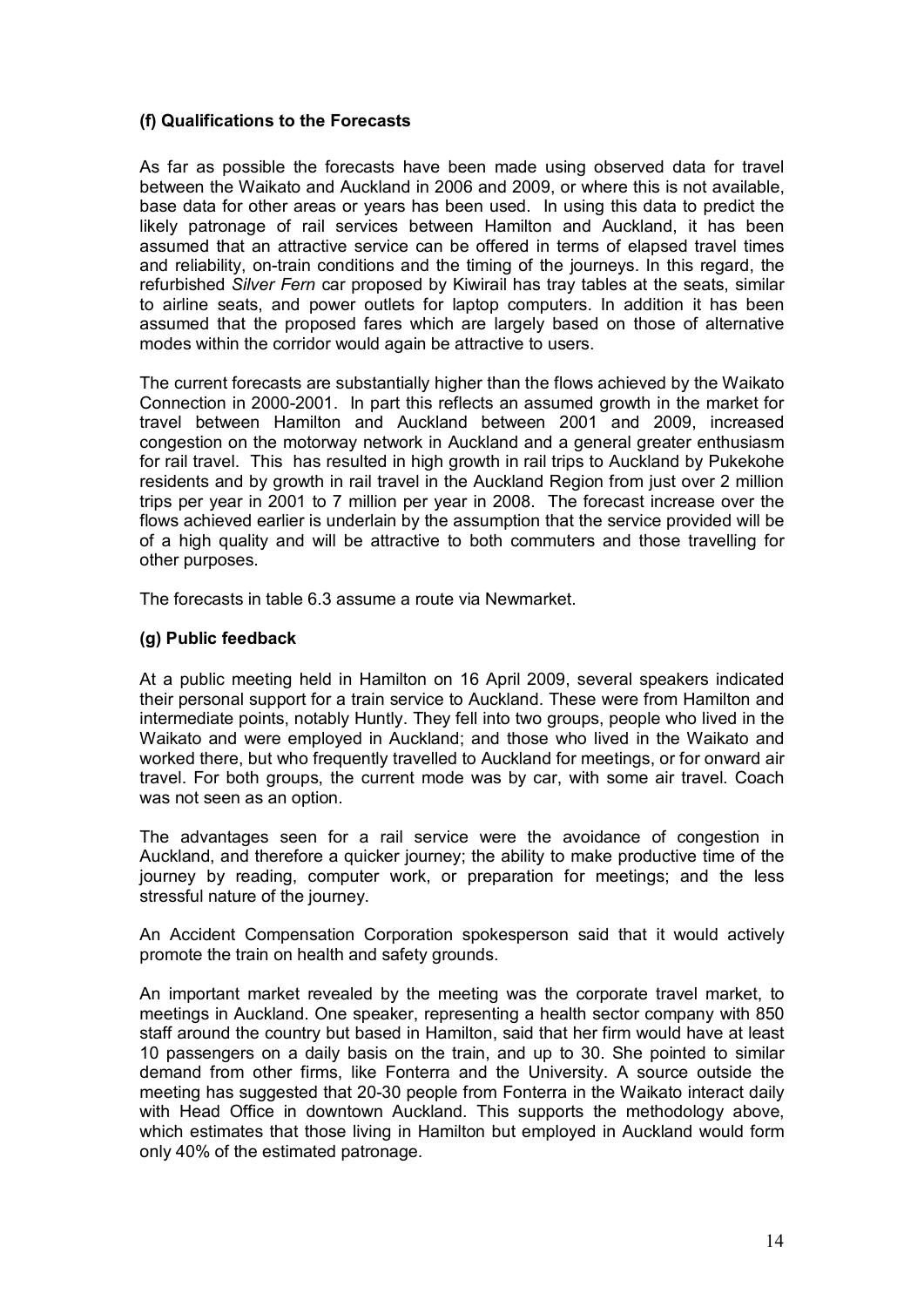# **7. Revenue**

#### **(a) Possible Fare Levels**

Current charges for the existing public transport services between Auckland and Hamilton in the morning and evening commuting periods are typically in the range of \$19\$22 for coaches and \$29\$49 for the *Overlander* (which in practice offers a service in the reverse direction). These are equivalent to 15-17 cents/km for coaches and 23-39 cents/km for rail. These rates can also be compared to those for rail travel between Pukekohe and Auckland which for an adult range from 18 cents/km for a single ticket to about 11 cents/km for a monthly pass. The fare from Palmerston North to Wellington on the *Capital Connection* is \$22, or \$176 for a 10-trip, equivalent to 16 and 13 cents/km. The *Overlander* fares on this link are the same as for Hamilton – Auckland.

For the purpose of this re-evaluation, an average rail fare of \$24 has been assumed for travel between Auckland and Hamilton, equivalent to about 19 cents/km. This lies between the current rail and coach fares and takes into account a combination of full price and concessional travel. This about 15 per cent higher than assumed in the earlier 2006 study, a figure that is broadly in line with the increases in rail fares between Pukekohe and Auckland.

Fares for other journeys have been broadly based on this rate per km but with some adjustment for journeys to or from stations in the north of the Waikato to ensure consistency with the lower perkm rates for movements on the rail network managed by ARTA.

| Table 7.1<br><b>Assumed Fares</b> |                   |                 |
|-----------------------------------|-------------------|-----------------|
| <b>Route Section</b>              | Average Fare (\$) | Fare/km (Cents) |
| Hamilton-Auckland                 | \$24.00           | \$0.19          |
| Ngaurawahia-Auckland              | \$20.40           | \$0.19          |
| Huntly-Auckland                   | \$17.60           | \$0.19          |
| Te Kauwhata-Auckland              | \$14.90           | \$0.19          |
| Pokeno                            | \$11.30           | \$0.16          |
| Tuakau                            | \$9.60            | \$0.16          |
| Pukekohe                          | \$7.50            | \$0.15          |

The (one way) fares assumed to be achieved for other journeys are as follows:

#### **(b) Revenues for 2009**

#### *Services via Newmarket*

Using the unit revenues set out above and the patronage forecasts made earlier, the total revenues that could potentially be earned for a rail service operating in 2009 and providing a service via Newmarket, taken as the base case assumption, are set out in Table 7.2. These assume the operation of a reasonably high quality service able to attract not only commuters but other types of journeys including business trips, and trips for educational and other purposes.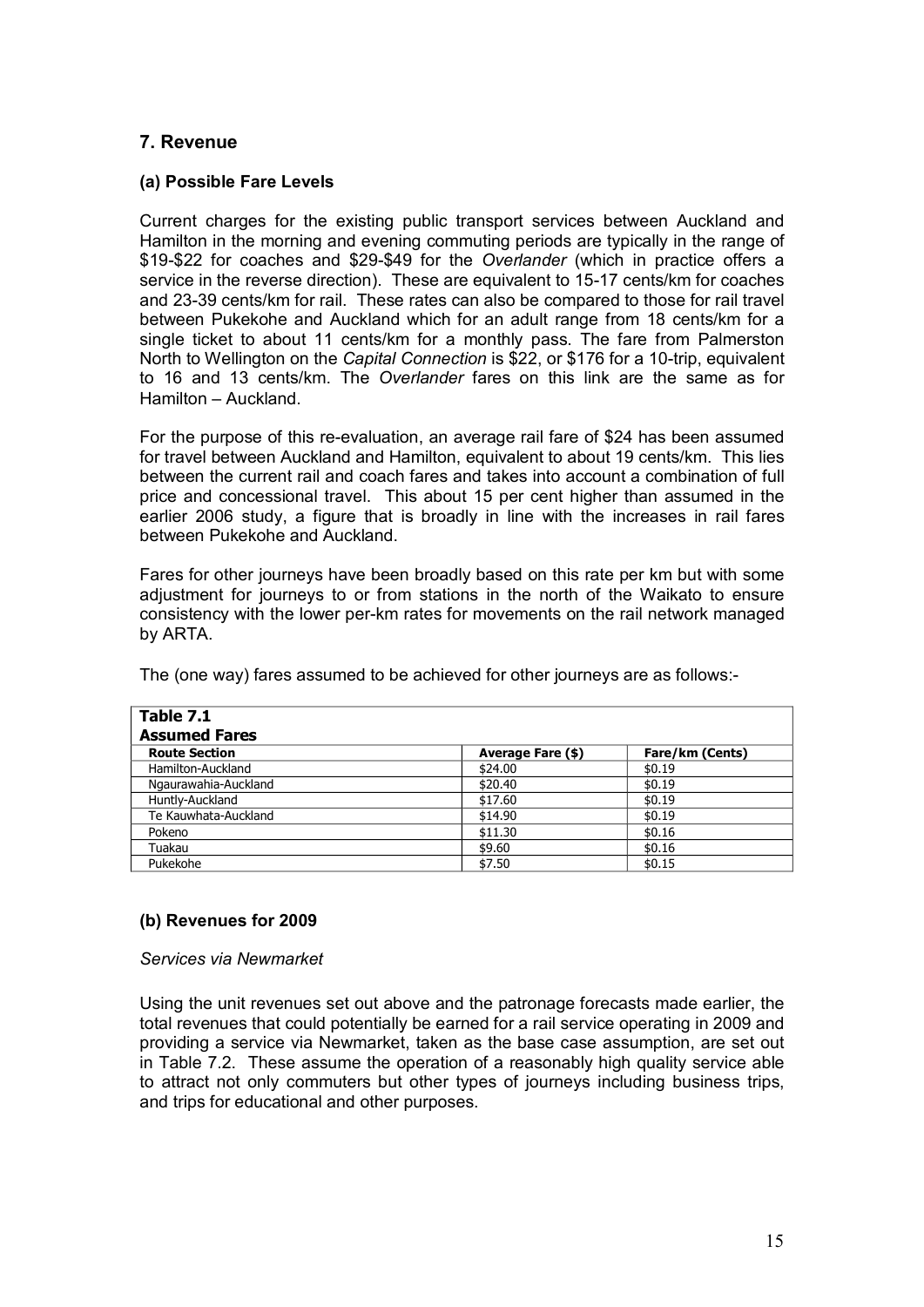| Table 7.2<br>Annual Revenue Forecasts for 2009 : Services via Newmarket<br>(\$ million in 2009 prices) |                               |      |      |  |  |  |  |
|--------------------------------------------------------------------------------------------------------|-------------------------------|------|------|--|--|--|--|
| Journeys between Auckland and:-                                                                        | <b>Central</b><br>High<br>Low |      |      |  |  |  |  |
| <b>Hamilton</b>                                                                                        | 0.77                          | 0.45 | 0.99 |  |  |  |  |
| Ngaruawahia                                                                                            | 0.04                          | 0.02 | 0.05 |  |  |  |  |
| Huntly                                                                                                 | 0.07                          | 0.04 | 0.09 |  |  |  |  |
| Te Kauwhata                                                                                            | 0.04                          | 0.02 | 0.05 |  |  |  |  |
| Pokeno                                                                                                 | 0.11                          | 0.07 | 0.15 |  |  |  |  |
| Tuakau                                                                                                 | 0.14                          | 0.08 | 0.18 |  |  |  |  |
|                                                                                                        |                               |      |      |  |  |  |  |
| Total                                                                                                  | 1.17                          | 0.68 | 1.50 |  |  |  |  |
| Total excl Pokeno and Tuakau                                                                           | 0.91                          | 0.53 | 1.18 |  |  |  |  |
| Hamilton and Huntly only                                                                               | 0.84                          | 0.49 | 1.08 |  |  |  |  |

These figures are broadly in line with those produced in the 2006 Paling report after allowance has been made for inflation between 2006 and 2009

#### *Services via the Waterfront*

If it is not possible or desirable to route services via Newmarket, the option exists of routing these via the Waterfront route through Sylvia Park and Glen Innes. The analysis of the destinations of commuters between Hamilton and Auckland indicates that about 30 per cent are in areas served particularly by a station at Newmarket. If services were not routed through Newmarket it is likely that a portion of this traffic would be lost to rail. For the purpose of this exercise, it has been assumed that about half the total would continue to use rail services not via Newmarket, choosing to change either at Britomart or locations to the south.

The revenues that would result if services operated by the waterfront route are set out in Table 7.3:

| Table 7.3<br>Annual Revenue Forecasts for 2009 : Services via the Waterfront<br>(\$ million in 2009 prices) |                               |      |      |  |  |  |  |
|-------------------------------------------------------------------------------------------------------------|-------------------------------|------|------|--|--|--|--|
| Journeys between Auckland and:-                                                                             | High<br><b>Central</b><br>Low |      |      |  |  |  |  |
| Hamilton                                                                                                    | 0.66                          | 0.38 | 0.85 |  |  |  |  |
| Ngaruawahia                                                                                                 | 0.03                          | 0.02 | 0.04 |  |  |  |  |
| Huntly                                                                                                      | 0.06                          | 0.03 | 0.08 |  |  |  |  |
| Te Kauwhata                                                                                                 | 0.03                          | 0.02 | 0.04 |  |  |  |  |
| Pokeno                                                                                                      | 0.10                          | 0.06 | 0.13 |  |  |  |  |
| Tuakau                                                                                                      | 0.12                          | 0.07 | 0.15 |  |  |  |  |
|                                                                                                             |                               |      |      |  |  |  |  |
| Total                                                                                                       | 1.00                          | 0.58 | 1.29 |  |  |  |  |
| Total excl Pokeno and Tuakau                                                                                | 0.78                          | 0.46 | 1.01 |  |  |  |  |
| Hamilton and Huntly only                                                                                    | 0.72                          | 0.41 | 0.93 |  |  |  |  |

Rerouting the service is forecast to reduce the overall revenues by about 15 per cent, but could give operational benefits which would offset this loss.

Note that the forecasts of patronage and revenues are broad estimates, prepared by Richard Paling. The actual revenues for what is a brand new service could be higher or lower, depending on economic conditions, service levels, different fare levels and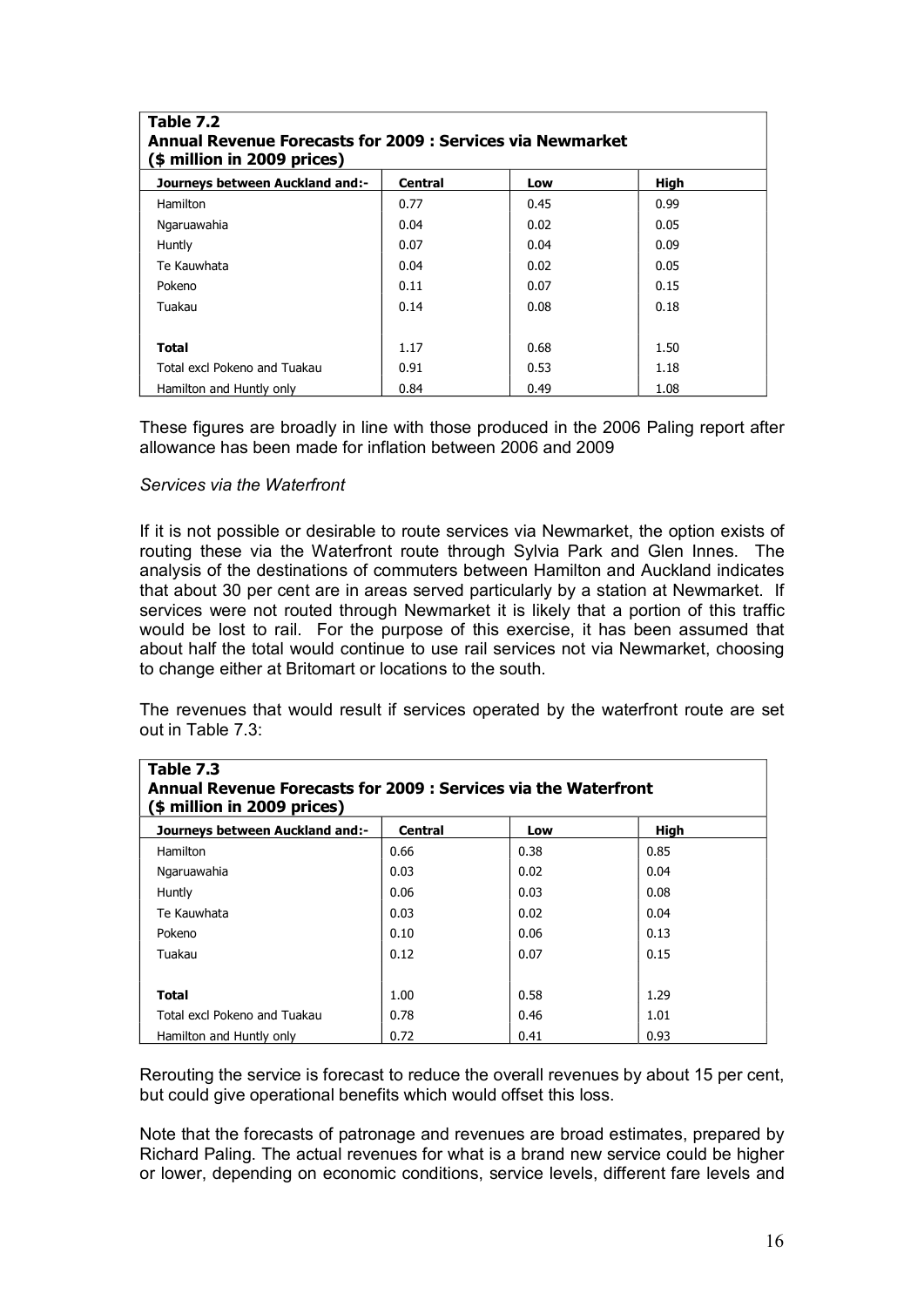mix of fares to those assumed, and the marketing of the service. As well, the mix of stations chosen will affect the revenue. In the financial and economic analyses in this report, the train is assumed to pick up northbound passengers at Hamilton and Huntly only, via Newmarket (and set down at those places southbound) so the gross revenue assumed is the sum of the revenue from those two stations, namely \$0.84m.

# **8. Costs**

# **(a) Assumptions**

Kiwirail have given a price for operating a service with the *Silver Fern* cars. This covers all operating costs, including interior refurbishment, except for Britomart access fees. No infrastructure costs (e.g. station refurbishment) are included.

The price is for a minimum 12 month contract, starting in July 2009. It covers three different scenarios for weekday services, from a basic 2 trips per day commuter service up to 6 trips per day including off peak services. The prices are indicative for discussion purposes; and are based on servicing at Otahuhu (and therefore a daily empty service to and from Hamilton, during the night). Further work is being done on basing the cars overnight at Hamilton, provided suitable secure storage is available, and servicing the cars during the day in Auckland. This would be more costeffective.

The servicing crew is currently based in Auckland, as are the drivers. These are Kiwirail staff. On board staff are currently Veolia staff. There is a possibility of transferring the servicing and operating base to Hamilton, but this would require a long term commitment, to build the depot and staff capability, and to encourage staff transfer.

The service is envisaged as an express service, with the journey taking 2 hours. Kiwirail have assumed stops at Hamilton and Pukekohe, for a service terminating at Newmarket. Further stops and an extension to Britomart will add to the journey time. The cost of additional stops and extending the service to Britomart is likely to be minimal, apart from the terminal fees at Britomart. Potential stops are discussed below.

The costs are set out in the next section. Note that these costs are gross costs before revenue is taken into account. While Kiwirail is likely to physically collect the revenue, the revenue risk remains with EW (if they are the sponsor) and the other funders. This means that the net price will vary according to the revenue received, which may be more or less than estimated in this report.

Longer term a variety of contract mechanisms can be implemented with Kiwirail once revenues are established. These could range from a net contract, with the revenue (and revenue risk) accruing to Kiwirail, to an output based contract. An output based contract has a payment based on what is delivered, and could be based on seat kilometres or passenger kilometres.

#### **(b) Costs of Service options**

(i) One round trip per day

One morning and one evening peak service \$1.84m pa gross cost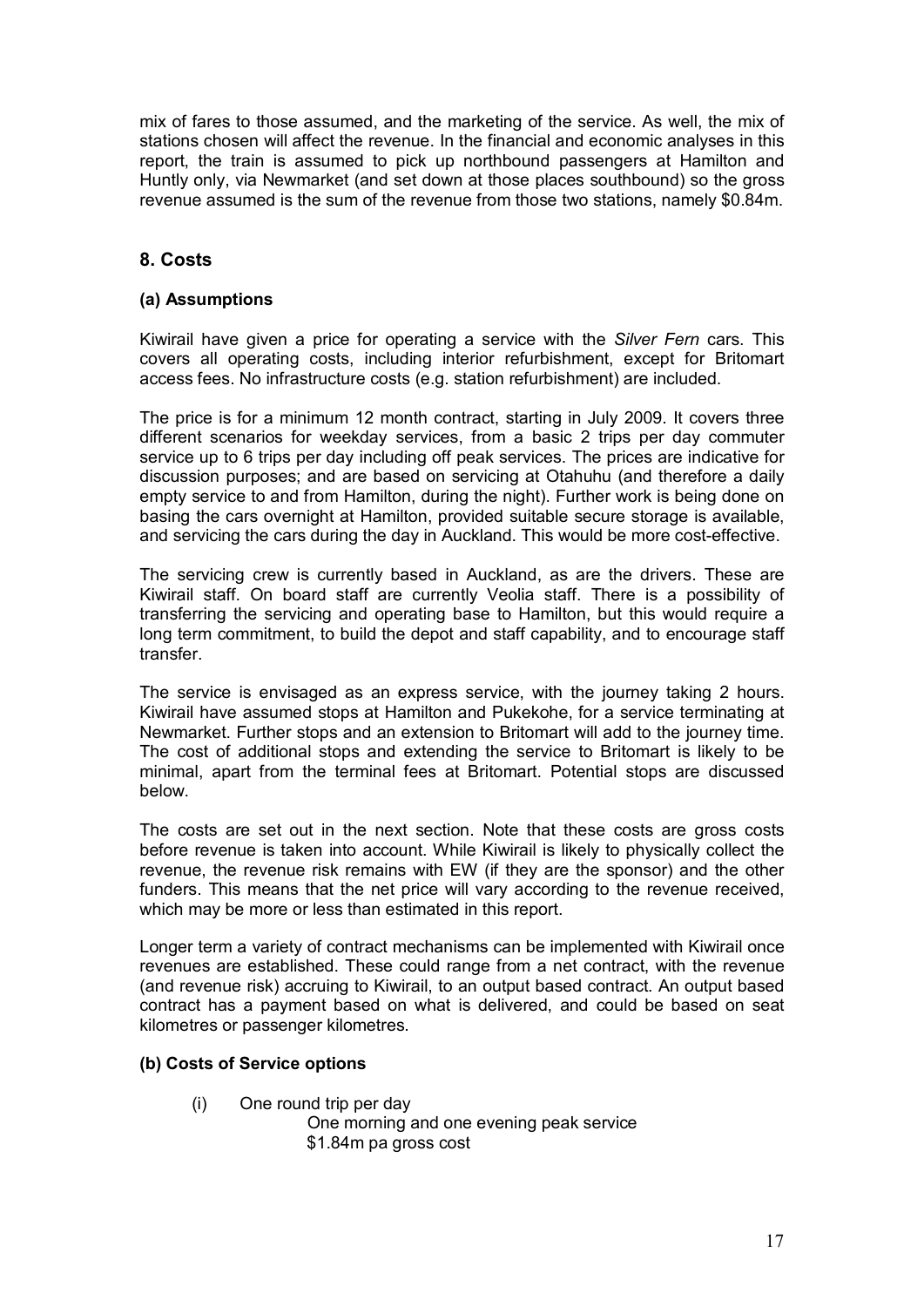- (ii) Two round trips per day One morning and one evening peak service Two off peak services \$2.20m pa gross cost
- (iii) Three round trips per day One morning and one evening peak service Four off peak services \$2.65m pa gross cost

These figures do not include GST.

These costs assume all operations are conducted with the same vehicle. For that reason, the marginal costs of trips beyond the primary commuter trips is quite low, about \$350-800,000, depending on the number of trips run. This means that a more intensive service than initially contemplated could be viable, which would make the service more attractive because it would offer more choice and flexibility relative to the base one return per day. If more than one vehicle is involved, for instance to give two closely spaced services morning and evening, then as a rule of thumb the costs would double.

The analysis in this paper is based on the one return peak service scenario only, option (i) above.

# **(c) Britomart**

Britomart is owned by the Auckland City Council, and operated on their behalf by ARTNL (Auckland Regional Transport Network Ltd). They charge for the use of the facility by trains, based on the actual use made of the station. Currently the charge is, in round terms, \$5 per minute of dwell time. A reasonable assumption for the time the Waikato train will use the station is 10 minutes, twice per day. This covers the time taken from arrival in the morning to departure for Otahuhu, and reverse in the evening. The same time would be taken if the four trains per day option was chosen, because the train would then leave for Hamilton instead of Otahuhu. However, a further 10 minute period would be incurred for the 6 trains per day option.

\$5 per minute for 10 minutes twice per day is \$100 per day. On the basis of 250 weekdays per year, Britomart would cost \$25,000 a year. This is a relatively small cost in the overall scheme of things.

#### **(d) Other stations**

No allowance has been made for tidying up existing stations, nor for their regular maintenance. It is assumed that the costs of any initial tidy up would be small. Station maintenance for Waikato stations is not provided for in the Kiwirail estimate, but is also likely to be only small. Stations in the ARTA area, other than Britomart, are maintained by ARTA. They would expect to be paid for using them, at a total level similar to Britomart, depending on how many are used; any such fee is assumed to be included in Kiwirail's proposed charge.

# **(d) Capital**

No allowance has been made for any capital expenditure. The cost of "full refurbishment" is being borne by Kiwirail and is factored into the price they have presented. It is assumed that this includes the interior and any necessary mechanical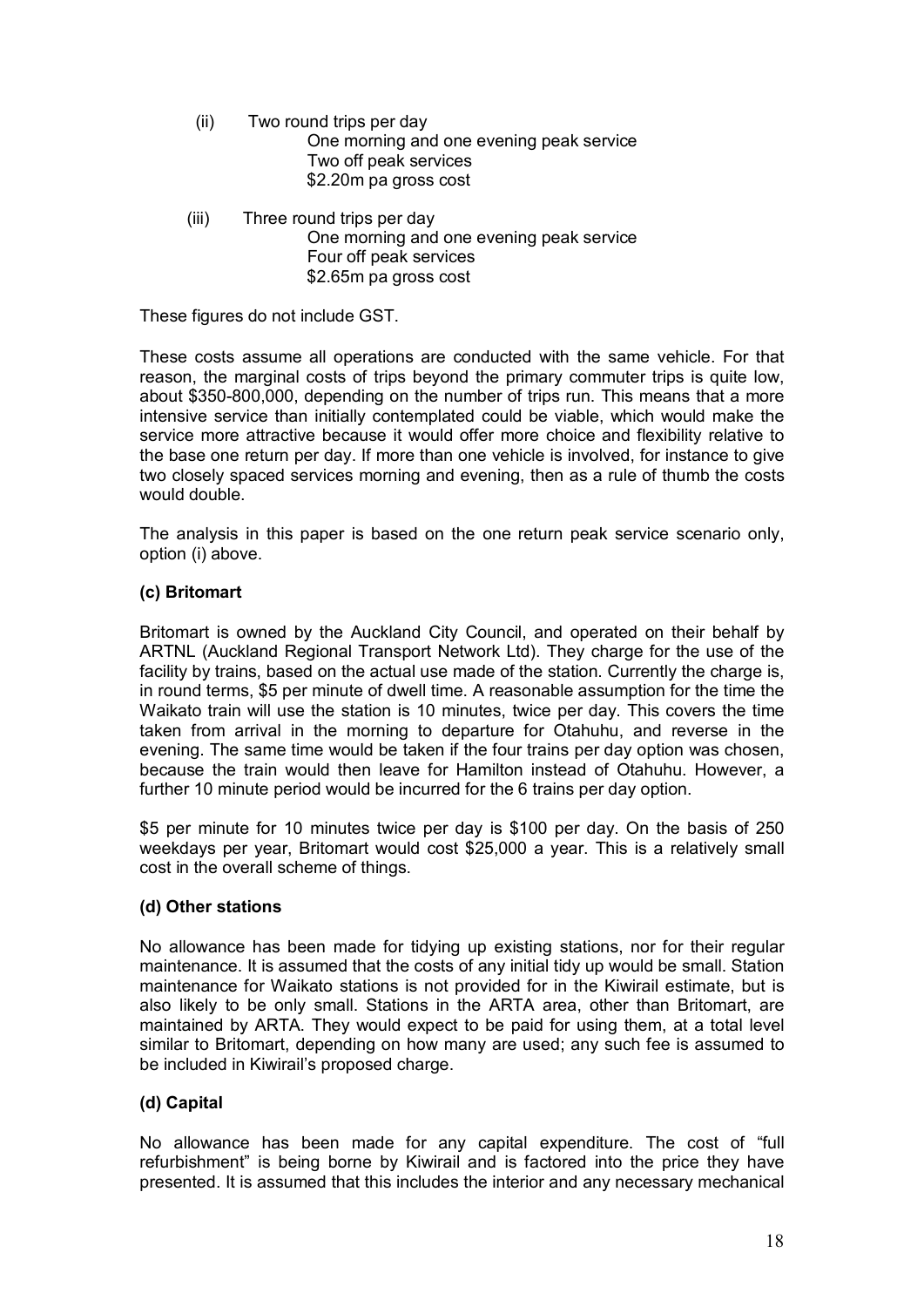work. In fact, no capital needs to be spent by the region at all in the early stages, as the likely stations in the Waikato have existing facilities (indeed, are chosen in part because of that).

#### **(e) Marketing**

Kiwirail will undertake basic marketing within their price. No allowance beyond that has been made for marketing. In principle, marketing should pay for itself in terms of additional patronage. Since the revenue income and risk lies with EW and the other funders, some of the marketing should also fall to them. An estimate can be prepared if the region decides to move forward with the proposal.

# **9. Financial and Economic Analysis: Preliminary Assessment of the Business Case**

#### **(a) Introduction**

Revised forecasts of the potential traffic likely to use a new commuter rail service connecting Hamilton and Auckland have been set out above. This section uses the patronage and revenue forecasts to develop a preliminary business case for the proposed scheme.

This preliminary business case has been developed for the operation of a service for commuters only providing one trip per day in each direction between Hamilton and Auckland. No examination has been undertaken of the position if additional services were operated between the morning and evening peaks although as has been indicated the incremental costs of these services would be low. There would however be less impact of any diversion of traffic away from the road network with any off-peak services and as a result this component of the benefits is also likely to be fairly limited.

There are a number of options for operating the proposed services including the stations to be served between Hamilton and Auckland and the route to be taken by the service. For this appraisal it has been assumed that the service would call at:

- · Hamilton (Frankton Junction)
- · Huntly
- · Papatoetoe
- **Newmarket**
- **Britomart**

Because of this the service would be routed via Newmarket rather than via the waterfront. Whether this option can be achieved, will, however, depend on ARTA's agreement, and their position is that there is no room for the train. The potential routes are discussed further below.

The traffic and revenue forecasts on which this preliminary business case appraisal is based are those identified for the central case with Newmarket, in section 6, and with Waikato stops at Hamilton and Huntly only. Stopping at other locations would improve the revenues and economic benefits, but would incur costs and could result in resistance from ARC/ARTA is this was perceived to be a factor in encouraging development beyond the Metropolitan Urban Limits.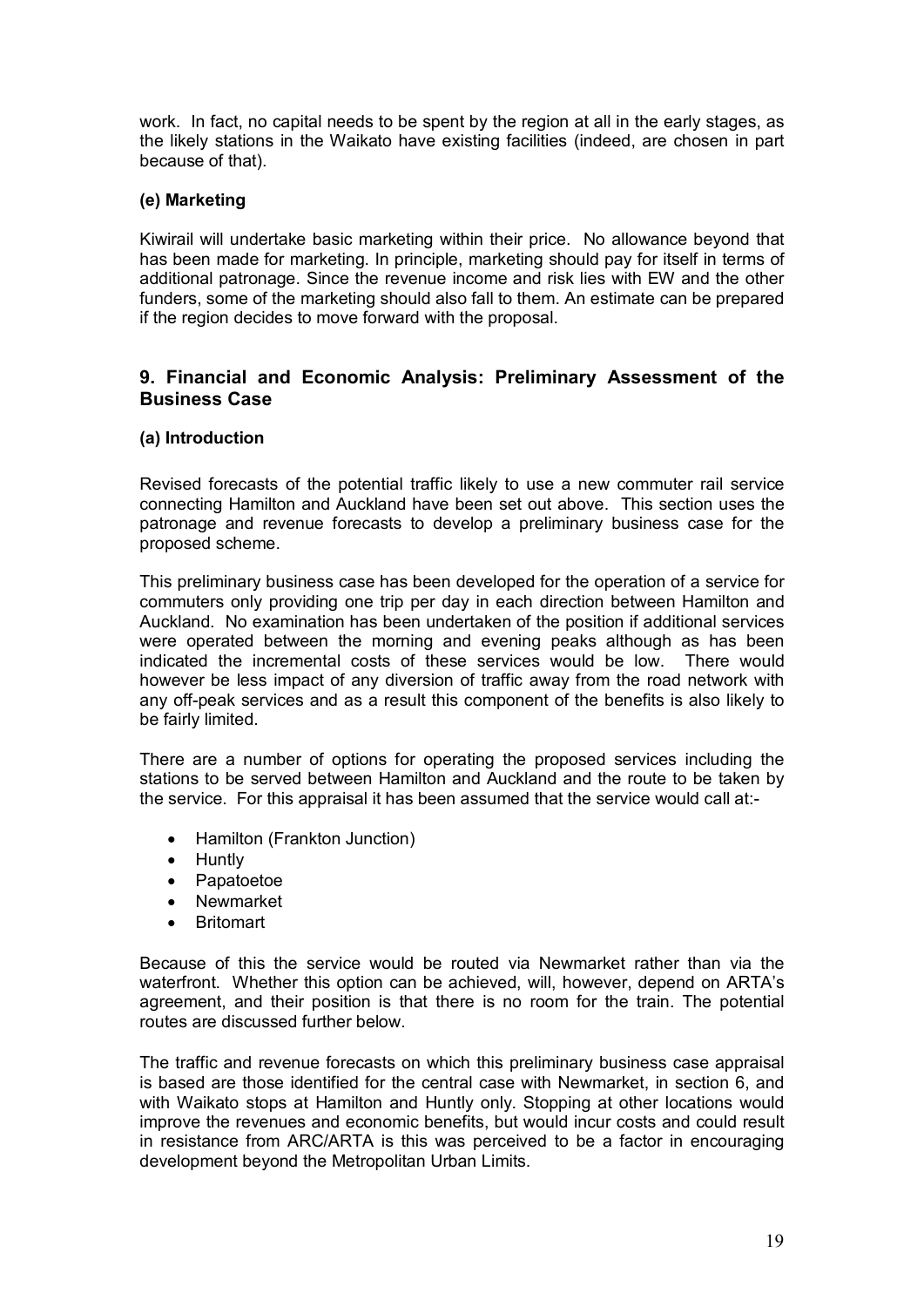#### **(b) Costs of the Proposal**

The costs of operation are set out above. The principal costs of the proposal are the operation of the *Silver Fern*, and access to Britomart. Other costs are assumed to be small and not significantly affect the overall costs.

The operating scenario used in the business case is the one return peak service, costing \$1.84 million, excluding GST. Access to Britomart is estimated above at \$25,000 per year.

The total operating costs are thus estimated at \$1.87m per year

#### **(c) Financial Appraisal**

#### *Introduction*

The financial appraisal is based on the costs and revenues of the operation and identifies the extent to which the operation would need financial support. The evaluation has been undertaken over a 15 year period with operating costs and revenues incurred in all years, since there are no capital works associated with the scheme.

#### *Revenues*

The revenues generated by travellers have been estimated above. In 2009 for the option defined for this preliminary appraisal would amount to about \$0.84 million per year, based on passengers from Hamilton and Huntly (Table 7.2). However this total includes GST and so the revenue available to offset the costs of the service would be one-ninth less when GST is excluded. In addition because of the costs of a ticket averaging about \$24 one way, it is likely that a large proportion of tickets would be purchased using EFTPOS or credit cards. It is broadly estimated that this would cost on average about 3 per cent of the cost of the ticket. These factors reduce the revenue available to the service operator to at about \$0.73 million per year.

It is forecast that traffic and revenues would grow by 4 per cent per year in line with the potential growth forecast for the period from 2006 to 2009. Note that this assumes that patronage has reached a steady state apart from natural growth by the end of the first year, that is the ramp up as people get to know about the service and try it will all take place in the first year.

#### *Costs*

The costs of the service have been described above and are estimated at about \$1.87 million per year.

#### *Overall Financial Appraisal*

The details of the financial appraisal are set out in Table 9.1. This and the next table are based on the central scenario, and on serving Hamilton and Huntly in the Waikato. In accordance with NZTA procedures, the funding gap has been identified,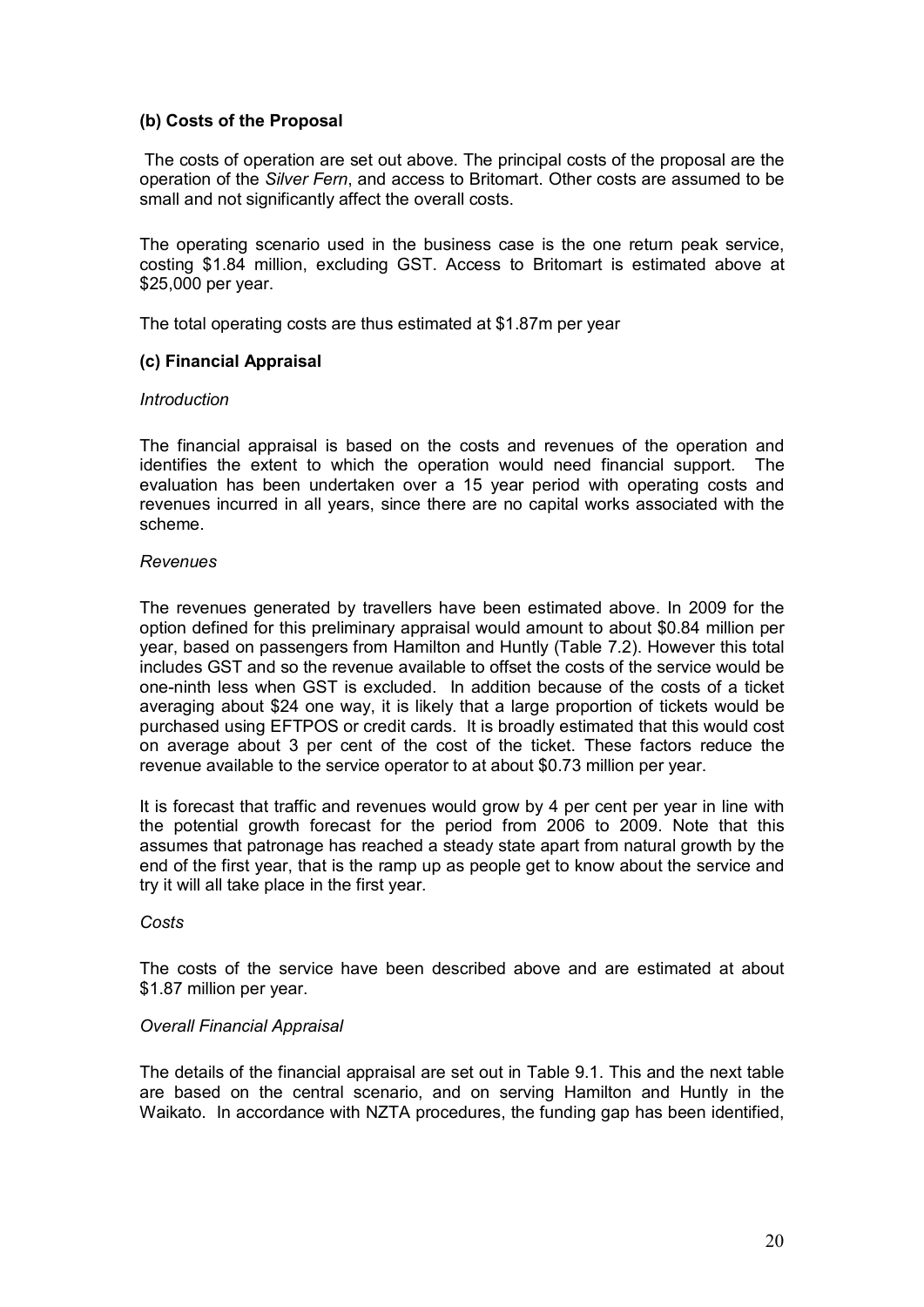| Table 9.1<br><b>Financial Analysis</b><br>(\$ millions at 2009 prices) |                         |                                                 |                          |                                   |              |                       |                  |
|------------------------------------------------------------------------|-------------------------|-------------------------------------------------|--------------------------|-----------------------------------|--------------|-----------------------|------------------|
|                                                                        | <b>Revenues</b>         |                                                 | Costs                    |                                   |              | Op                    |                  |
| Year                                                                   | <b>Gross</b>            | <b>Exc GST and</b><br>other costs<br>of selling | Rail<br><b>Operation</b> | <b>Britomart</b><br><b>Access</b> | <b>Total</b> | Surplus/<br>(Deficit) | "Funding<br>Gap" |
| 2009                                                                   | 0.84                    | 0.73                                            | 1.84                     | 0.03                              | 1.87         | $-1.14$               | 0.97             |
| 2010                                                                   | 0.87                    | 0.75                                            | 1.84                     | 0.03                              | 1.87         | $-1.11$               | 0.97             |
| 2011                                                                   | 0.91                    | 0.78                                            | 1.84                     | 0.03                              | 1.87         | $-1.08$               | 0.97             |
| 2012                                                                   | 0.94                    | 0.82                                            | 1.84                     | 0.03                              | 1.87         | $-1.05$               | 0.97             |
| 2013                                                                   | 0.98                    | 0.85                                            | 1.84                     | 0.03                              | 1.87         | $-1.02$               | 0.97             |
| 2014                                                                   | 1.02                    | 0.88                                            | 1.84                     | 0.03                              | 1.87         | $-0.98$               | 0.97             |
| 2015                                                                   | 1.06                    | 0.92                                            | 1.84                     | 0.03                              | 1.87         | $-0.95$               | 0.97             |
| 2016                                                                   | 1.10                    | 0.95                                            | 1.84                     | 0.03                              | 1.87         | $-0.91$               | 0.97             |
| 2017                                                                   | 1.15                    | 0.99                                            | 1.84                     | 0.03                              | 1.87         | $-0.87$               | 0.97             |
| 2018                                                                   | 1.19                    | 1.03                                            | 1.84                     | 0.03                              | 1.87         | $-0.83$               | 0.97             |
| 2019                                                                   | 1.24                    | 1.07                                            | 1.84                     | 0.03                              | 1.87         | $-0.79$               | 0.97             |
| 2020                                                                   | 1.29                    | 1.12                                            | 1.84                     | 0.03                              | 1.87         | $-0.75$               | 0.97             |
| 2021                                                                   | 1.34                    | 1.16                                            | 1.84                     | 0.03                              | 1.87         | $-0.70$               | 0.97             |
| 2022                                                                   | 1.40                    | 1.21                                            | 1.84                     | 0.03                              | 1.87         | $-0.66$               | 0.97             |
| 2023                                                                   | 1.45                    | 1.26                                            | 1.84                     | 0.03                              | 1.87         | $-0.61$               | 0.97             |
|                                                                        | NPV @ 12% over 15 years |                                                 |                          |                                   |              |                       |                  |
|                                                                        | \$7.03                  | \$6.08                                          | \$12.53                  | \$0.17                            | \$12.70      | $-$6.62$              | \$6.62           |

which is the equal annual sum which would be required to support the operation to ensure that that the costs and revenues plus funding support are in balance.<sup>3</sup>

The operation would need fairly substantial support with the revenues only covering about 40 per cent of the costs in 2009 but rising to about 68 per cent by 2023. The financial benefit: cost ratio (or more correctly net revenue: cost ratio) would be 0.5. The NPV of the funding gap would amount to about \$6.6 million over the 15 years of operation. This is under 60% of the funding gap for the proposal in the Paling Report.

A financial BCR of 0.5 for a public transport proposal is not inconsistent with typical conditions in New Zealand and overseas. For ARTA, the typical cost recovery ratio is of the order of 60 per cent overall, but with rail services having a lower cost recovery ratio of about 40 per cent. In the Waikato as a whole, passenger fares are reported to cover about 18 per cent of the costs of providing public transport services and in Dunedin about 3545 per cent of costs. Overseas, London fares cover about 60 per cent of operating expenditures, with capital expenditures treated separately.

#### **(d) Economic Appraisal**

The economic appraisal is based on the funding gap plus the benefits to both public transport users and other road users. The elements of this are discounted at 8 per

 $3$  The funding gap is defined in the Volume 2 of the NZ Transport Agency's Economic Evaluation Manual as "the deficit in cash flow that needs to be funded by local and central government if the proposal is to be financially viable from the service provider's point of view, based on the best estimate of service provider revenue and the service provider's desired rate of return." It is calculated as a constant annual funding stream which has a Net Present Value equal to the annual funding deficits calculated on a year by year basis which would need to be met by local or central Government for the service to be operated. For the purpose of this analysis the funding gap has been calculated over a 15 year evaluation period and discounted at a real discount rate of 12 per cent.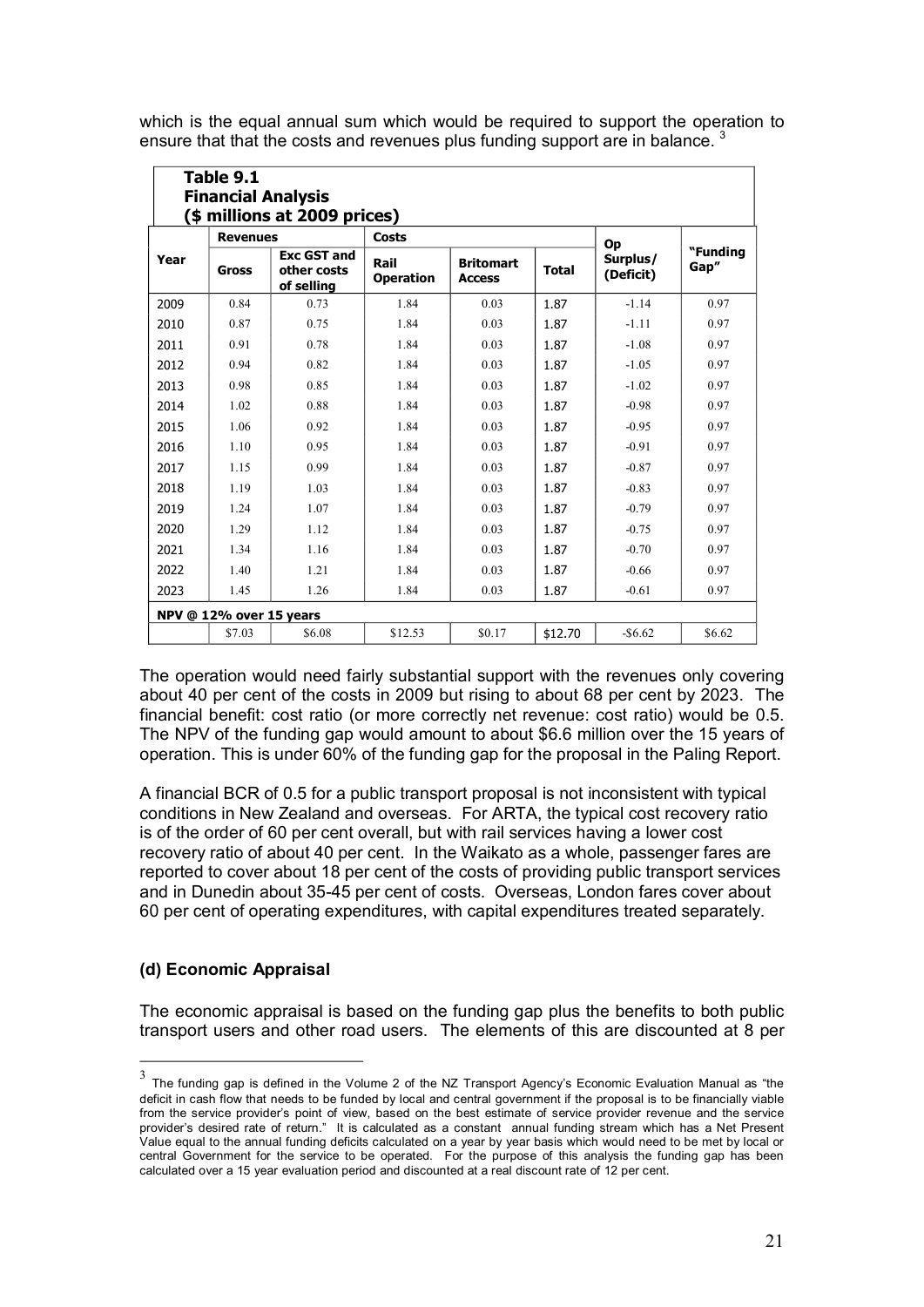cent per year as compared to the discount rate of 12 per cent used for the financial appraisal, in accordance with NZTA procedures.

#### *Benefits to public transport users*

The benefits to public transport users are based on the difference between charge for the service and the total willingness to pay following the approach set out in Volume 2 of the NZTA Economic Evaluation Manual ("EEM2"). Following the approach developed in the earlier Paling report appraisal, the maximum price that users would be prepared to pay has been based on the fares and demand and a fairly conservative assumed fares elasticity of 1. Using this approach the maximum fare that would be payable would be \$48.

The use of an elasticity closer to zero in line with the recommendations in the EEM would give rise to a higher willingness to pay since the maximum fare would increase. However there are a large number of uncertainties associated with the estimation of the willingness to pay and in particular the extent to which users would be prepared to pay high fares for the journey and so a conservative approach has been judged to be appropriate.

Using this approach the benefits to PT passengers from the new service would amount to about \$0.42 million per year in 2009, rising with growth in patronage.

#### *Road User Benefits*

Road user benefits have been estimated on the basis that the attraction of trips to the new public transport service would result in a reduction in the number of car trips of 72.5 per cent of the numbers of these trips (in line with EEM2). In line with the earlier appraisal it has been assumed that these trips would have travelled for 25 kilometres on congested roads, saving a total of 0.65 million vehiclekilometres per year. Using the figures in EEM2, the benefits per kilometre saved in Auckland amount to \$1.56, giving a total benefit in 2009 of \$1.02 million per year. Benefits would again increase as patronage grows.

#### *Overall economic benefits*

The overall economic benefits over the 15 year evaluation period are set out in Table 9.2. Both PT and road user benefits are forecast to increase by 4 per cent per year in line with the forecast growth in patronage of the service.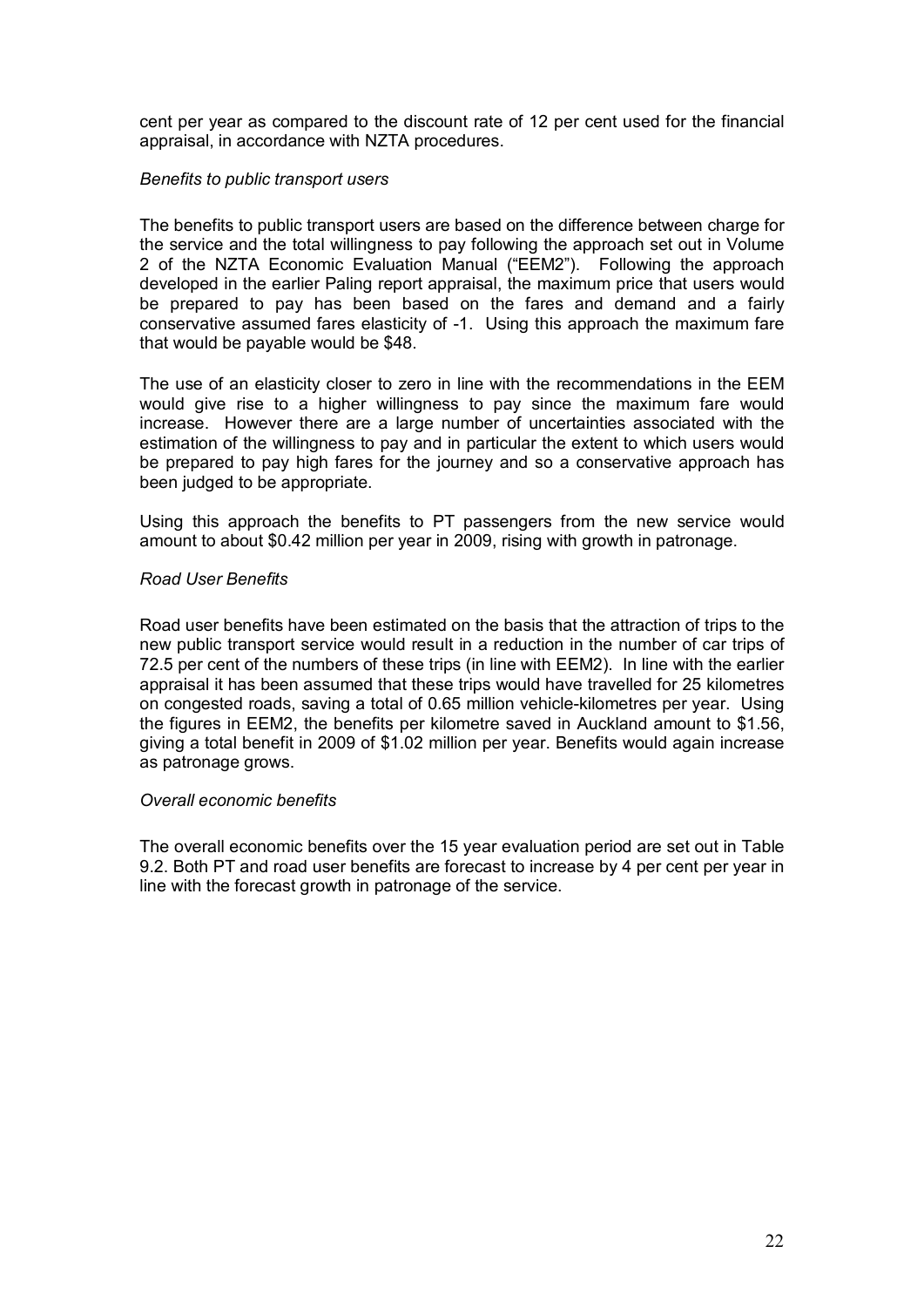| Table 9.2<br><b>Economic Evaluation</b><br>(\$ millions at 2009 prices) |                    |                         |                              |                          |                     |  |
|-------------------------------------------------------------------------|--------------------|-------------------------|------------------------------|--------------------------|---------------------|--|
|                                                                         | <b>Funding Gap</b> | <b>PT User benefits</b> | <b>Road user</b><br>benefits | <b>Total</b><br>benefits | <b>Net benefits</b> |  |
| 2009                                                                    | 0.97               | 0.42                    | 1.02                         | 1.44                     | 0.47                |  |
| 2010                                                                    | 0.97               | 0.44                    | 1.06                         | 1.49                     | 0.52                |  |
| 2011                                                                    | 0.97               | 0.45                    | 1.10                         | 1.55                     | 0.58                |  |
| 2012                                                                    | 0.97               | 0.47                    | 1.14                         | 1.61                     | 0.64                |  |
| 2013                                                                    | 0.97               | 0.49                    | 1.19                         | 1.68                     | 0.71                |  |
| 2014                                                                    | 0.97               | 0.51                    | 1.24                         | 1.75                     | 0.78                |  |
| 2015                                                                    | 0.97               | 0.53                    | 1.29                         | 1.82                     | 0.85                |  |
| 2016                                                                    | 0.97               | 0.55                    | 1.34                         | 1.89                     | 0.92                |  |
| 2017                                                                    | 0.97               | 0.57                    | 1.39                         | 1.96                     | 0.99                |  |
| 2018                                                                    | 0.97               | 0.60                    | 1.45                         | 2.04                     | 1.07                |  |
| 2019                                                                    | 0.97               | 0.62                    | 1.50                         | 2.12                     | 1.15                |  |
| 2020                                                                    | 0.97               | 0.64                    | 1.56                         | 2.21                     | 1.24                |  |
| 2021                                                                    | 0.97               | 0.67                    | 1.63                         | 2.30                     | 1.33                |  |
| 2022                                                                    | 0.97               | 0.70                    | 1.69                         | 2.39                     | 1.42                |  |
| 2023                                                                    | 0.97               | 0.73                    | 1.76                         | 2.49                     | 1.52                |  |
|                                                                         |                    |                         |                              |                          |                     |  |
| NPV @ 8% over 15 years                                                  |                    |                         |                              |                          |                     |  |
| 15                                                                      | \$8.30             | \$4.53                  | \$10.98                      | \$15.51                  | \$7.21              |  |
| <b>BCR</b>                                                              | 1.9                |                         |                              |                          |                     |  |

For the economic evaluation, the combination of benefits to PT users and to road users is larger than the funding gap for the project and the scheme achieves a BCR of 1.9, comfortably in excess of 1. For earlier public transport proposals in New Zealand, LTNZ were prepared to fund proposals with BCRs only slightly in excess of 1. Compared with this the BCR of 1.9 estimated for the current rail proposal would therefore in principle appear to be reasonably attractive.

# **(e) NZTA Prioritising**

NZTA assesses priorities, especially for roading, by judging projects on a high/medium/low scale against three criteria: seriousness and urgency, effectiveness, and economic efficiency. However, its approach to public transport schemes is that they tend to be assessed on an individual basis, rather than on the more formulaic basis adopted for highway schemes. Using the NZTA criteria the scoring is probably realistically MML or at best MHL (which means medium on the first criterion, high on the second, and low on the third), with the H reflecting the regional development component, which probably needs further review. Rather than developing what may be a rather artificial scoring for the project, it is probably best to review with NZTA the way in which they would like the results presented.

# **(f) Other LTMA Criteria**

The earlier Paling report assessed the project against other LTMA criteria, and these assessments are likely to be relatively stable. What has changed, however, is the new government's emphasis on economic development as the key criterion, along with relief from congestion. The proposal contributes to both.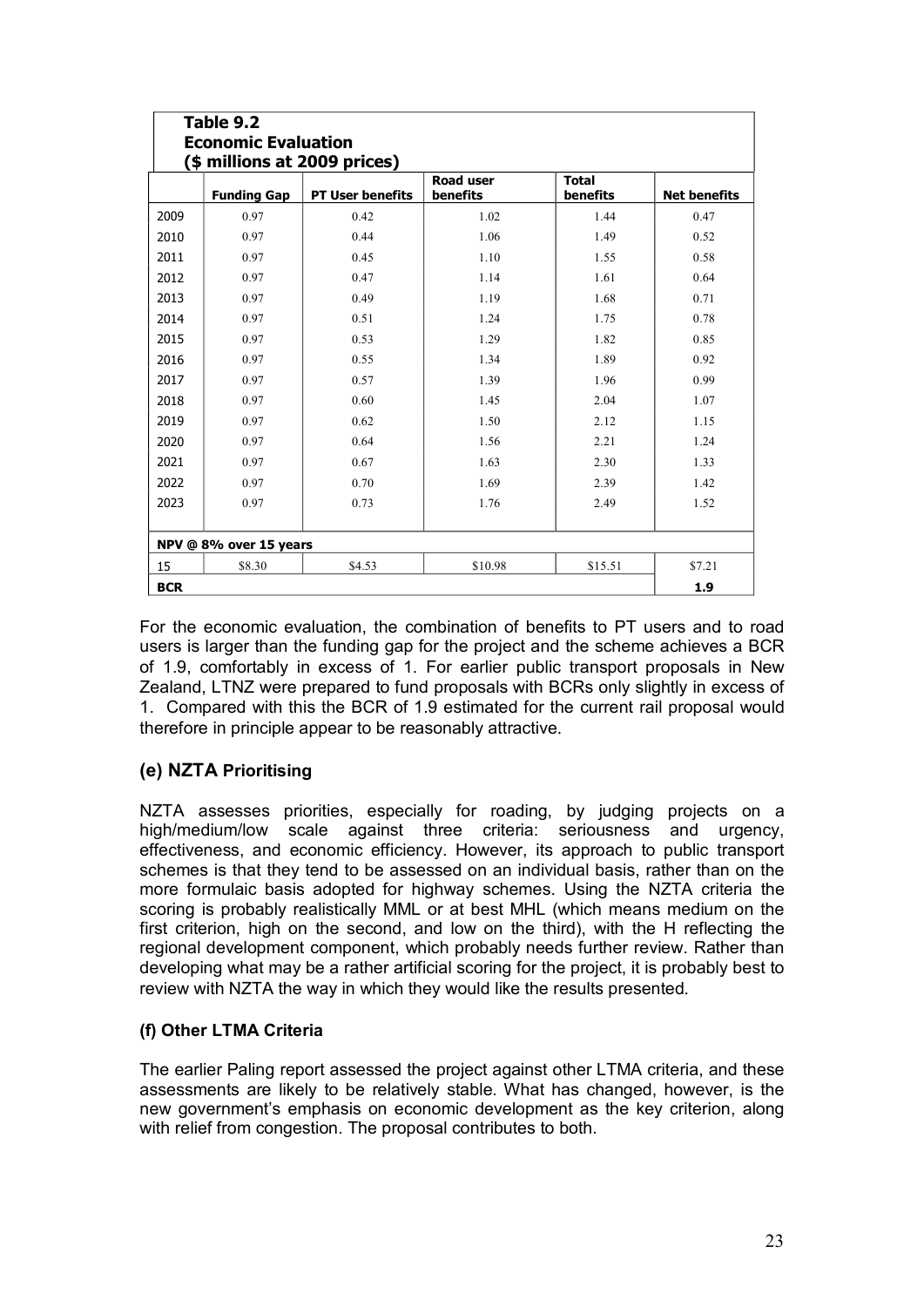Anecdotal evidence has suggested that there is considerable interaction between companies and other agencies located in Hamilton and In Auckland. The improvement of the transport linkages between these would potentially improve their integration and their economic efficiency, especially if the time spent travelling could be used productively. As a consequence the proposal can be regarded as beneficial in terms of its impact on economic development, and if it prompts further development of services in the longer term this rating would improve.

On accessibility and mobility the 2006 proposal also scored moderately beneficial, which might alter slightly since the *Silver Fern* cars do not have very good access for the disabled. On safety and personal security and public health, the rating was broadly neutral.

In terms of sustainability, the use of rail over road and potential for development of rail services meant that the rating was beneficial. A recent report on rail sustainability for NZT $A<sup>4</sup>$  notes the Hamilton train as a good opportunity to increase passenger rail, in the overall context of sustainability. "Many stakeholders believed that a reliable high speed service, especially between Auckland and Hamilton, could be developed as a viable alternative to road and aviation."

The rating for integration was neutral to moderately beneficial, and for responsiveness, it was beneficial.

The overall assessment on the LTMA criteria is that if the project can be regarded as moderately beneficial. The revised work on the proposal will not have worsened this assessment.

### **(g) Overall Assessment**

The preliminary analysis of the financial and economic viability of the proposed new commuter rail service between Hamilton and Auckland indicates that:

- The revenues generated by the new service would fall significantly short of the associated costs and substantial financial support in excess of \$1 million per year would be required over the first 5 years of operations.
- The benefits from PT users and other road users would however be greater than the funding gap for the services and the project would achieve a BCR (Government) of 1.9. There is therefore a reasonable economic case for the project.
- The project also scores reasonably well against other more qualitative LTMA type criteria, along the lines set out in the 2006 report.

#### **(h) Sensitivities**

The financial and economic analyses are sensitive to revenue and patronage assumptions, because up to the capacity of a *Silver Fern* unit, 96 people, the costs do not vary. For that reason the inclusion of the Huntly stop reduces the funding gap from an NPV of  $-7.2$  to  $-6.6$ , and improves the economic BCR from 1.6 to 1.9. Patronage and revenue are thus assumed to be from Hamilton and Huntly only, as set out in sections 6 and 7 above.

<sup>4</sup> P McGimpsey, J Havemann, J Sutcliffe, *Promoting sustainability in New Zealand's rail system*, NZTA Research Report 370, 2009. See p. 77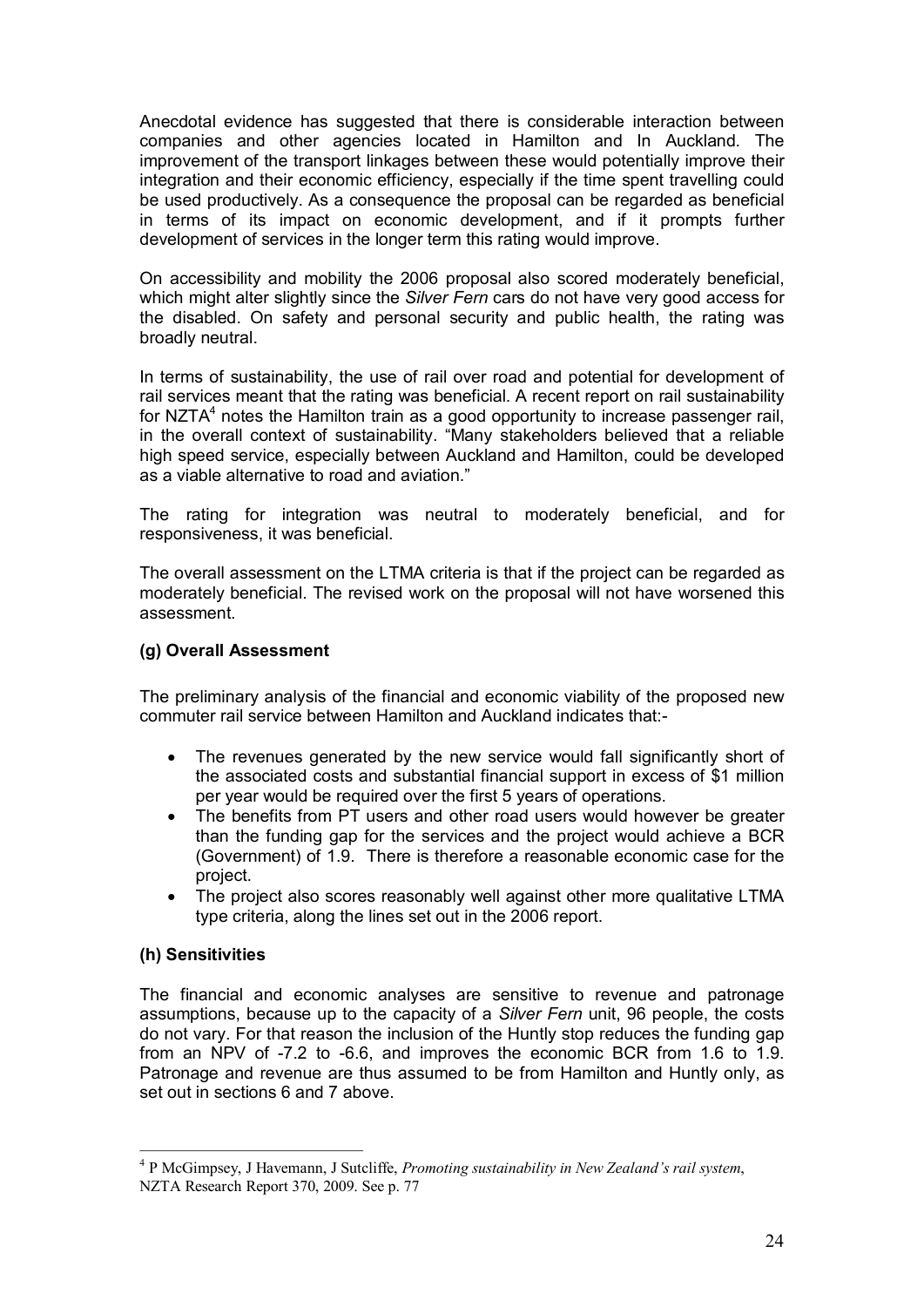Adding a further stop, such as Tuakau or Pokeno, would, on the revenue forecasts in Table 6.2, have an even greater impact. The economic BCR if either of these two stations were added would be over 2. However, adding too many stops will affect the transit time, and may undermine the service quality for Hamilton users. In addition, there are no platforms or shelters at Tuakau and Pokeno, so some capital would have to be spent to provide these. The inclusion of these stations would also raise concerns about containing development within the existing Metropolitan Urban Limits and may therefore be opposed by ARC or ARTA.

As noted above, the analysis assumes the Newmarket route is chosen; if the waterfront route has to be used, annual revenue is reduced by about 15%. Patronage is in both cases assumed to grow at 4% a year.

A further range of sensitivity tests was undertaken based on the low and high patronage and revenue assumptions and the results are set out in Table 9.3. In undertaking the test under the High scenario the effects of the limited capacity available in the *Silver Fern* have been recognised and revenues and economic benefits have been held constant from 2012. These still assume Hamilton/Huntly revenue and the Newmarket route.

| Table 9.3<br><b>Results of Sensitivity Testing</b> |                                 |                    |                                                              |              |  |
|----------------------------------------------------|---------------------------------|--------------------|--------------------------------------------------------------|--------------|--|
|                                                    | <b>Financial Appraisal</b>      |                    | <b>Economic Appraisal</b>                                    |              |  |
| Scenario                                           | Funding Gap<br>(NPV \$millions) | Revenue Cost Ratio | <b>Total Economic</b><br><b>Benefits</b><br>(NPV \$millions) | Economic BCR |  |
| Low                                                | 5.7                             | 0.3                | 9.1                                                          | 0.8          |  |
| High                                               | 9.2                             | 0.6                | 17.4                                                         | 2.4          |  |

The results of the sensitivity testing set out in Table 9.3 indicate that the financial and economic returns are sensitive to the scenarios developed, although even in the Low scenario the proposal achieves a BCR that is fairly close to 1. With the High scenario the BCR improves to 2.4, which would give it a "Medium" rating on the standard NZTA evaluation criteria.

The results are sensitive to Kiwirail's cost estimate. It is assumed that this covers all expenditure required, apart from Britomart fees. Further discussion with Kiwirail is required to refine the costs. The analysis also assumes only one service per day, and the use of only one *Silver Fern* vehicle.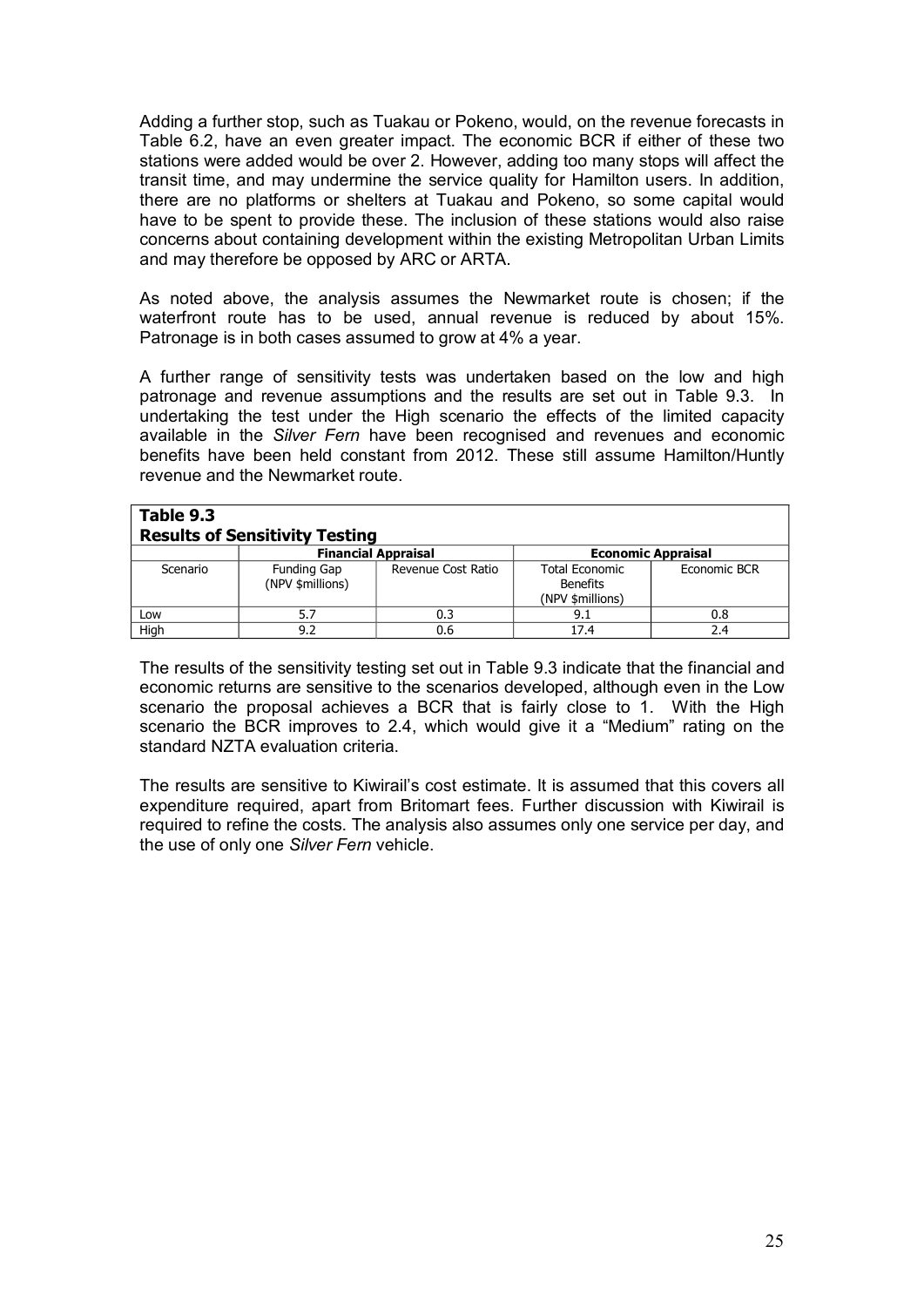# **10. Route and Station Options**

# **(a) Route in Auckland**

Figure 10.1 shows the alternative routes into Britomart.

**Figure 10.1 Auckland Rail Routes**

There is likely, at least for the first year, to be difficulty in using the Newmarket line and calling at Newmarket. The alternative line via Sylvia Park and Glen Innes ("waterfront line", see Figure 10.1) is flatter and has fewer trains on it, though longer, but would be less attractive to passengers. This is because Newmarket is a key focus of public transport patronage because of the employment and retail shops there. On the waterfront line a possible alternative is the new shopping centre at Sylvia Park. It is however likely that using that route would lower overall patronage and worsen the financial and economic position of the service (see Tables 7.2 and 7.3). For that reason the first choice, and the choice on which this report is based, is a route through Newmarket. Access and capacity issues arising from this choice are dealt with below.

#### **(b) Stations in Waikato**

As noted, the aim of this service is to start small, so the initial stations selected are those with good patronage possibilities, but no capital expenditure requirement. There are existing platforms and shelters at Hamilton (Fraser St, Frankton) and Huntly.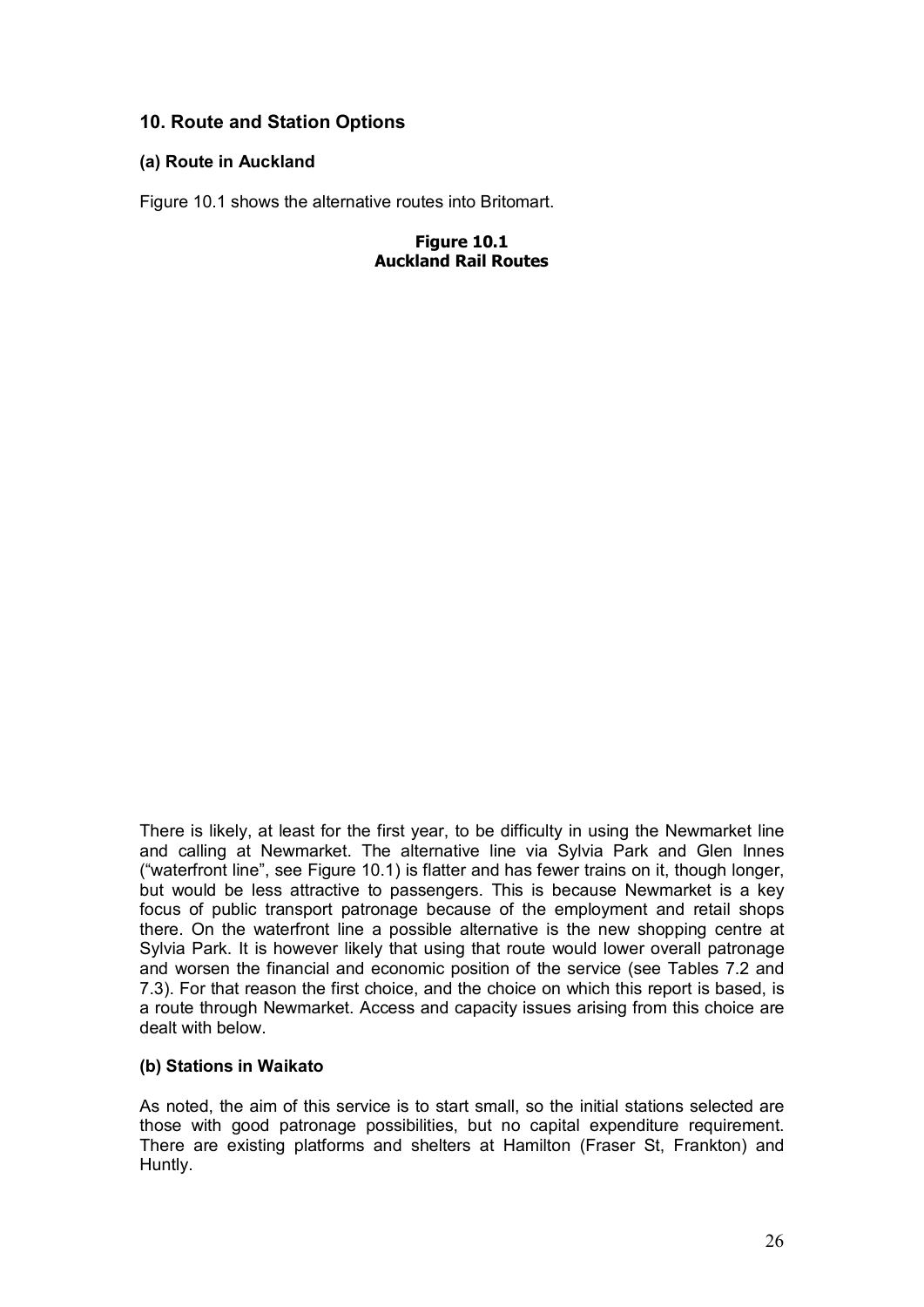As noted in the sensitivity section above, the likely demand at Tuakau and Pokeno would be a valuable contribution to the viability of the service. At both places, however, both platforms and shelter would have to be provided. It is unlikely that Kiwirail would fund those facilities, leaving either Franklin District or ARTA to do so, or possibly a developer interested in enhancing land values. The stations are in the Auckland region for transport purposes.

The patronage estimates also show that Te Kauwhata and Ngaruawahia have potential patronage. Both have platforms, but no shelters. The Paling Report identified Te Kauwhata as a growth area.

A further station in Hamilton has been mooted for The Base shopping centre at Te Rapa. This would cater for passengers from the north of the city, and also the east (via Wairere Drive) and north-west. It would need to be built from scratch, as there are currently no facilities. It could be funded by Hamilton City or the shopping centre owners. At present it is viewed as a logical development when the initial service has proved itself. It is understood that the group developing The Base would be supportive of the development of a station in the area.

It has been suggested that the train could start at Te Awamutu, where there is a platform and shelter. The departure time would be about 20 minutes prior to a Hamilton departure. At the 16 April public meeting it was felt that patronage further south again at Otorohanga (another 20 minutes) would not use a train timed for commuters but rather would be ad hoc passengers using one of the middle of the day services (if they were provided). The Te Awamutu option needs further analysis, which could be done after the basic service is introduced. This report includes no patronage south of Hamilton.

#### **(c) Stations in Auckland**

Stops in the Auckland suburban area would be limited to keep the transit time low. The primary function of such a stop is to allow passengers on the Waikato train to access stations that it does not stop at, by transfer to a suburban train. Apart from Newmarket, one south Auckland station could be served. Kiwirail's proposal is for this to be Pukekohe, but this is unlikely to be a destination in its own right for Waikato people, and its own originating patronage is now catered for by ARTA trains. ARTA has indicated that it would expect passengers boarding at stations in Auckland (northbound) to hold one of its MAXX tickets, or perhaps pay a premium fare to limit such short-haul traffic. The same would apply for passengers alighting at those stations southbound. The revenue that might be expected from Pukekohe is thus eliminated, or the demand reduced.

A better choice is felt to be Papatoetoe, which offers good links into the suburban train network (and after electrification, 12 trains per peak hour, going to Auckland by both routes). More immediately, it offers a 15 minute connection to the Auckland Airport every half hour by bus route 380. The same bus also connects with Manukau city centre. The train timetable would need to connect with this bus.

The choice of Auckland stations is not fixed, and indeed could be changed with experience. Since they are ARTA stations, however, their permission will be needed to stop at them.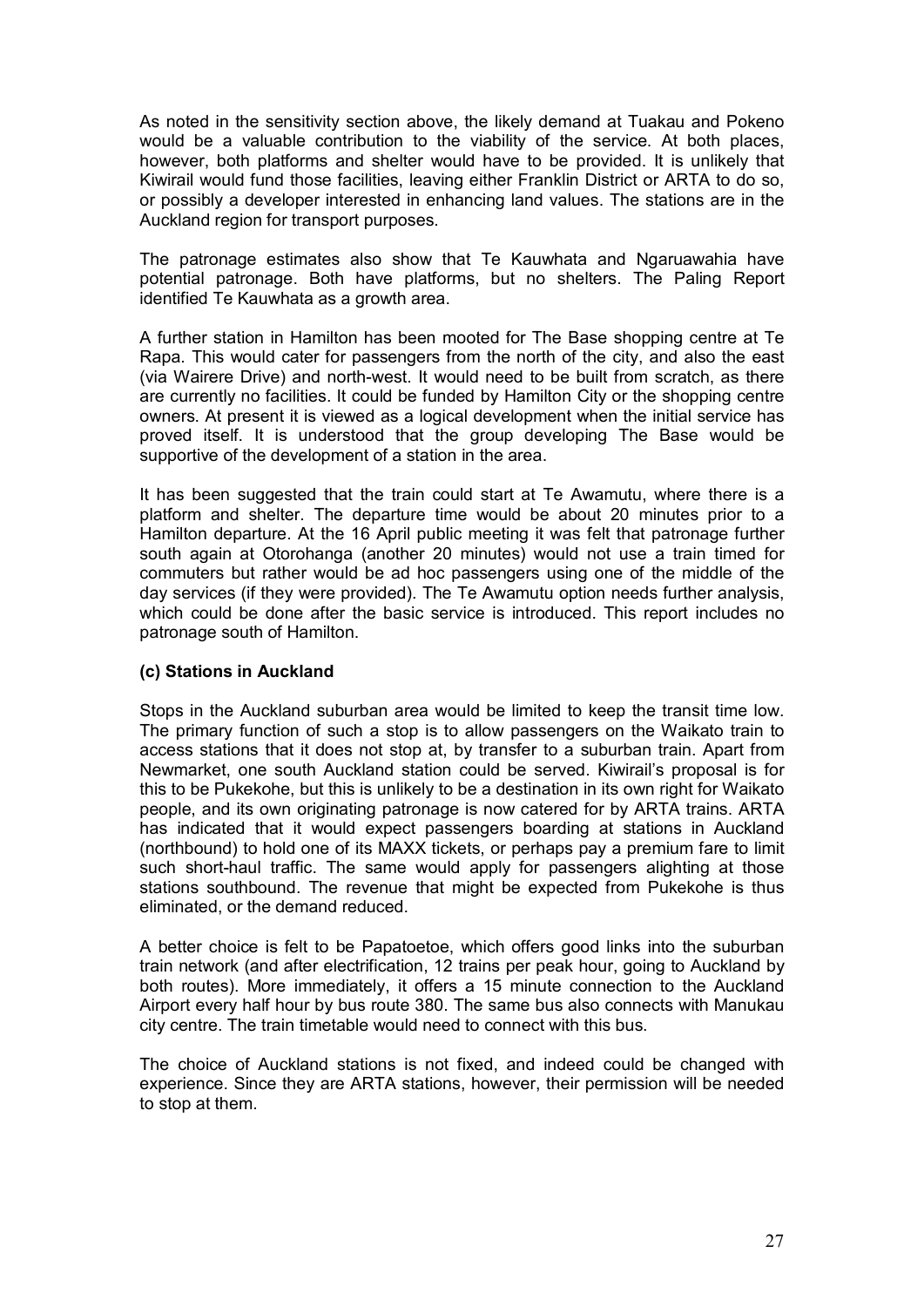# **11. Track Access Issues**

Under the Auckland Access Agreement and Common Access Terms signed between Tranz Rail, ARTA and the government when the track was sold by Tranz Rail in 2002, the rights to run trains were allocated between ARTA and Tranz Rail. These agreements remain in force, and Tranz Rail's rights and obligations now lie with Kiwirail.

### **(a) Newmarket route**

The agreement did not provide any rights for Kiwirail to run peak hour trains on the line from Westfield Junction through Newmarket to Britomart. Consequently, the proposal to run the Waikato service through Newmarket is dependent on ARTA's approval, which is unlikely to be given (see below). The actual timetable has to be approved by a timetable committee representing the track owner and operators.

# **(b) Waterfront route**

Kiwirail has rights to run two trains per peak hour in each direction as far as Britomart via the waterfront line. The same two slots are also available to Kiwirail south of Westfield junction. It is probable that the Waikato train can use one of these slots each way, morning and evening. Even if the Newmarket route is unavailable because of ARTA objections to its use, the waterfront option remains.

# **(c) Britomart terminal**

As noted above, access to this terminal is controlled by ACC through ARTNL, and is available by agreement and by payment of a fee. Kiwirail has no negotiated slots into Britomart, apart from those for the *Overlander.* Its waterfront route slots go only to the station entrance.

# **(d) ARTA viewpoint**

ARTA's requirements were discussed at a meeting with them. Although they are in general terms sympathetic to a Hamilton service, they say there is no room for an additional train at peak hours, at least not after their planned timetable changes this year and next. These changes will increase the numbers of train services run, and ARTA say they could fill up further slots than those made available to them. Implicit in this is the not unreasonable view that their trains come first.

Their suggested alternatives included a train arriving after the morning peak and returning before the evening peak. This would serve a different market from the one proposed, and a market that is likely to offer less patronage as well. The extent of the likely patronage should be explored to see if this option is viable. It could be operated by the *Silver Fern* cars via Newmarket.

Another suggestion was to extend one of their Pukekohe locomotive hauled trains. Up to 2 additional carriages could be made available within the constraints of platform length at Britomart. These would have to be built to higher standards than the SA suburban cars, to cope with the longer journey (e.g., with toilets). They would thus be new cars. The train's maximum speed would be lower than the *Silver Fern*'s, and it would stop all stations from Pukekohe to Britomart, to serve ARTA's passengers. This journey would thus be slower than 2 hours, and from public feedback, it would be unlikely to appeal to Waikato users. It would also be some time before carriages could be built for it.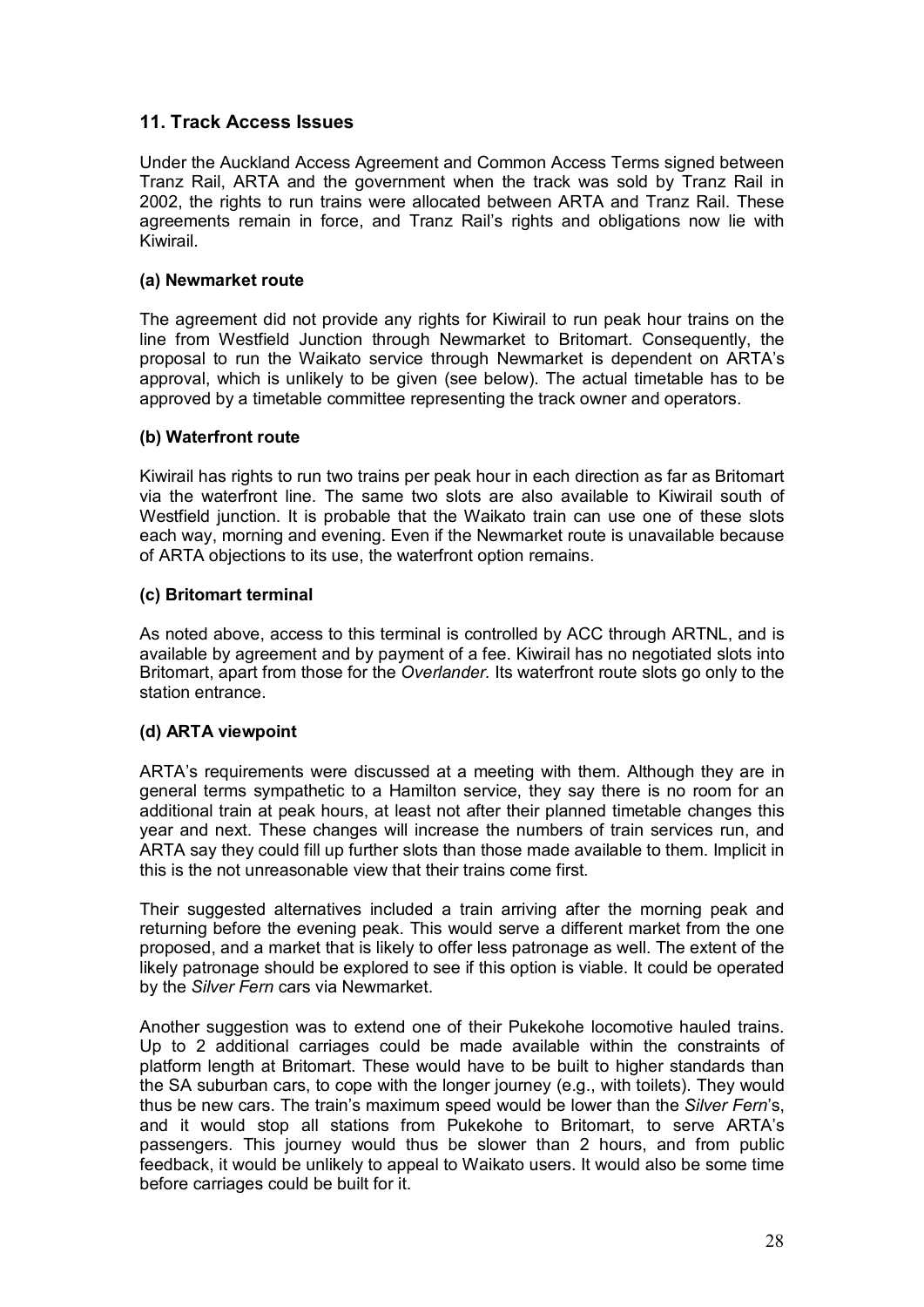The option of terminating a *Silver Fern* commuter train at Newmarket was also not acceptable to ARTA.

If ARTA's viewpoint prevails, the concept of the trains that could be run changes significantly from that proposed. In effect, if ARTA is correct, a realistic commuter service cannot be run from Hamilton. It should however be recognised that travellers other than commuters would represent the majority of the travellers forecast for the service.

ARTA's view is in contrast to that of Ontrack planning officials, set out under capacity issues, below. Ontrack believes that once signalling and track improvements at Quay Park are commissioned, at the Christmas break 2009/10, then there will be sufficient capacity and flexibility in the way Britomart can be operated that all the trains ARTA want to run under electrification via Newmarket could be run, with room for the Hamilton train.

However, those responsible for operating the Auckland signalling feel that operating at this theoretical capacity places too great a load on signallers, which could result in degraded service (wrong routings, etc). That will be solved by new signalling arrangements, including automatic route setting, and train describers that help signallers, about mid 2010. Meanwhile large increases in train numbers pose difficulties, and the operation needs more detailed modelling to resolve. On the other hand, a single additional train may not be so problematic.

ARTA has also noted that Ontrack has concerns about congestion at Otahuhu with the June timetable change. These relate to the capacity of Otahuhu as a turnround station, and an additional through train should not worsen that (although that train would be impacted in the case of any delays).

The issue may boil down to one of timing. Until Quay Park is commissioned and other signalling and control improvements made, there may be limits on Newmarket trains into Britomart. It may nevertheless be possible in the interim to run the Hamilton service via the waterfront, on Kiwirail's rights, and when the capacity for Newmarket trains is enhanced, change it to that route. Permission to enter Britomart will still need to be negotiated.

There are thus two schools of thought on the availability of capacity, which need to be resolved. The Auckland Common Access Terms provide a mechanism for determining timetables, time slot allocation, and resolution of disputes. It starts with a timetable committee which decides what can be achieved through the use of modelling and other tools. If it cannot agree, then the issue is mediated, arbitrated, or referred to a third party expert. The issue about the path for the Hamilton train will have to be put to the committee as the formal route for such issues. It would also be prudent to have direct talks between ARTA, EW, and Kiwirail (Ontrack and Rail Passenger), at the very least to define the issues for the timetable committee, and potentially to resolve the issue.

#### **12. Capacity Issues**

At present, the suburban train density is such that there are no serious capacity problems, apart from the limited Newmarket – Britomart paths. However, when the suburban lines are electrified, or when train numbers are increased before then, certain parts of the network will have 12 or more suburban trains per hour, which does create some capacity issues.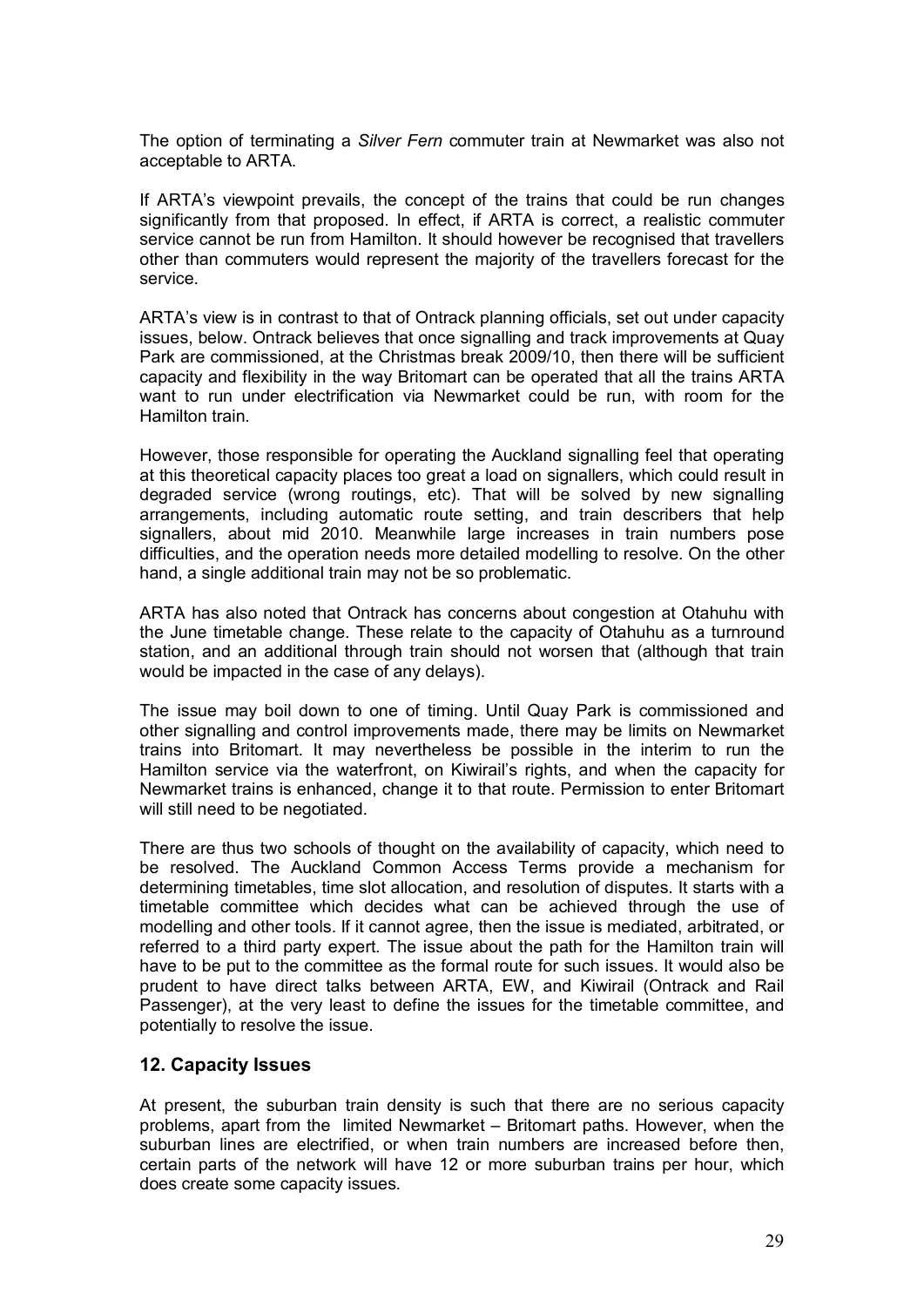# **(a) Puhinui – Westfield**

Between Puhinui (junction for the new Manukau branch) and Westfield, there will be 12 trains per peak hour, plus possibly 2 Pukekohe trains. Even with these trains, there will be room for a Waikato train. The signalling system has to be renewed for electrification, and it is being designed to permit denser train patterns. The contract for renewing this signalling was signed in April 2009. With a train every 45 minutes, however, it is likely that the Waikato train's speed in parts of this section will be reduced to the average speed of the stopping trains.

# **(b) Waterfront**

There will be only 6 trains per peak hour on this section plus possibly the 2 Pukekohe trains, so no capacity problems are expected.

#### **(c) Penrose – Newmarket – Britomart**

From Westfield Junction to Penrose there will be 6 trains per peak hour (possibly plus 2 Pukekohe trains), and from Penrose to Newmarket, 2 additional trains to or from Onehunga. There will be no capacity issue on that section. The Onehunga trains are expected by Ontrack to terminate at Newmarket (though ARTA would like them to run to Britomart).

From Newmarket to Britomart there will be 12 trains per peak hour, plus possible 2 from Helensville and 2 from Pukekohe. On the actual track there will be enough capacity, as the signal spacing allows a nominal 3 minute headway (20 per hour, if they can simply pass through the section). The issue for this section is the capacity of Britomart itself.

#### **(d) Britomart terminal**

Currently Britomart is limited to 9 trains/hour via Newmarket. Recent improvements to the trackwork and signalling system (to be commissioned at Christmas 2009/10) will allow 12 trains in and 12 trains out serving the two platforms on the city side of Britomart, from Newmarket. This is achieved by running trains in both directions on each track in the tunnel at Britomart entrance. The proposed mode of operation involves bringing two closely following trains in on the up (inbound) track from Newmarket to Quay Park Jn, then down the up track into Britomart, exchanging passengers, and sending these two out on the same up line to Quay Park, before the next pair is admitted. From Quay Park to Newmarket they will use the down (outbound) track.

This will accommodate the 6 trains/hour from Swanson and the 6 from Papakura.

Once the new bi-directional signalling and improved trackwork is commissioned, there is an opportunity to bring trains in from Newmarket, running on the "wrong" (down) line from acrossover at Parnell to Quay Park, and in and out of Britomart via the down track from Quay Park. This enables trains coming from Newmarket to access platforms 1-3, and particularly 3, in addition to the 12 operating on the normal line from Parnell and using platforms 4 and 5.

These trains would have to be timed closely with the movement of the 12 in and out of platforms 1 and 2, and fit in the gaps between the pairs of trains from those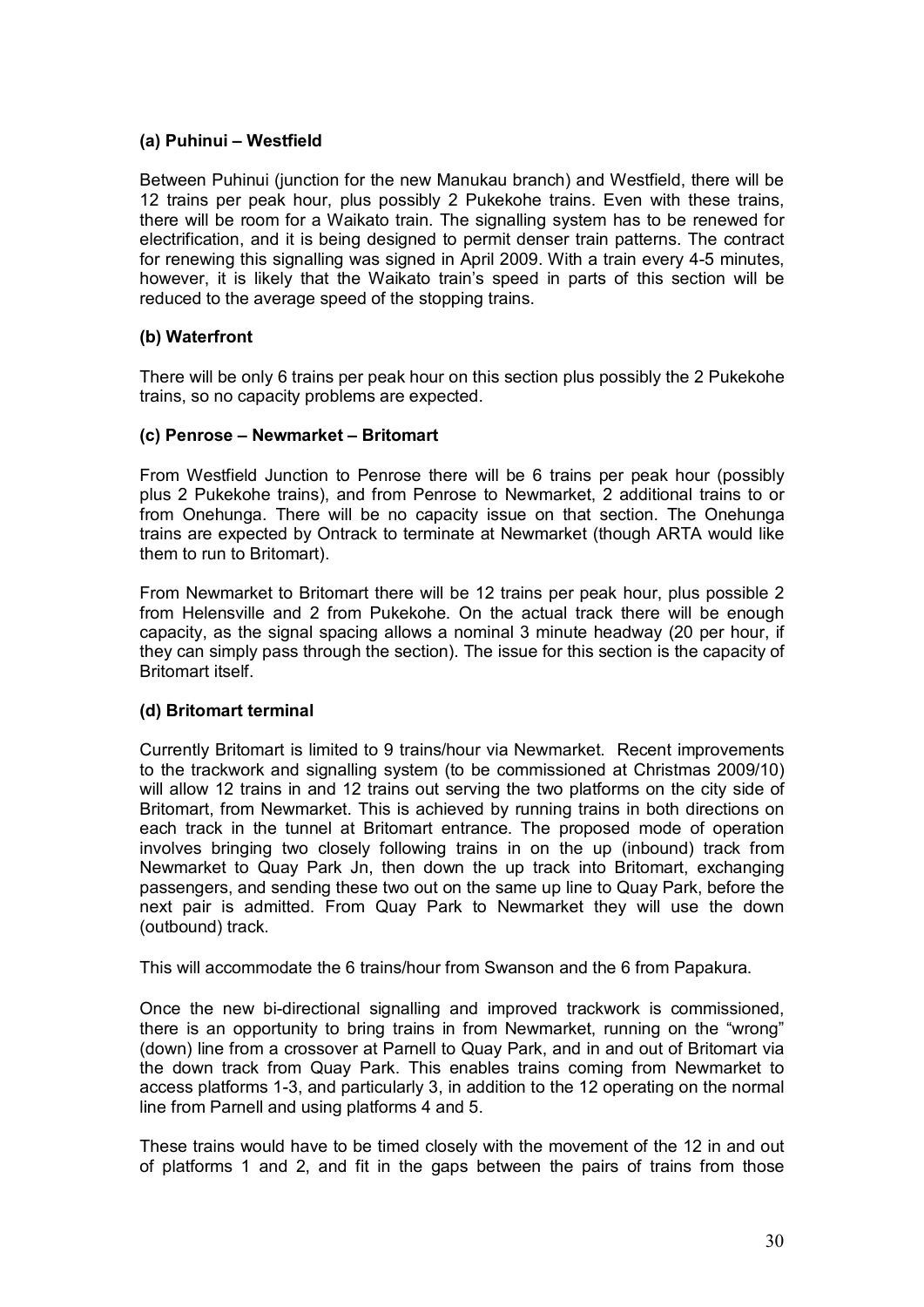platforms wanting to use the up line between Quay Park and Parnell (as well as fitting around the Manukau trains ex the Waterfront line). There is believed to be sufficient time to run a Hamilton train in this way, along with the 2 Helensville trains, if they end up running to Britomart. It may be possible to also accommodate one or both Pukekohe trains, but that would need closer modelling.

Clearly this pattern of operation would have to be approved by the owners of Britomart and by ARTA, but it does appear technically feasible, and offer the ability for the Hamilton train to serve Newmarket. As noted, however, improvements to the actual signallers' technology will also be needed to enable this to work reliably.

# **(e) Track Condition South of Auckland Area**

Recent work has improved the transit time for passenger trains through this section, and still further work is planned. Kiwirail Passenger Group is comfortable that a 2 hour transit time can be achieved and maintained.

# **13. Funding**

#### **(a) NZTA**

On the basis adopted for Auckland and Wellington, NZTA would be expected to pay 60% of the net costs of the train. On the numbers presented above, the net cost (in the first year) is \$1.14 million. 60% of this is \$684,000. With passenger growth, it reduces each year thereafter. To qualify for this funding, the amount must be included in the National Land Transport Programme, and to get in that programme, it must be in the Waikato Regional Land Transport Programme.

At this stage it is in neither programme. There is however an opportunity to include it the Waikato programme as a result of the hearings on the plan, due to start on 5 May. Even if it is included in the RLTP, there is no guarantee that it will be included in the NLTP, because priorities from all regions have to be juggled to fit available money, and also because the focus of spending in this year's NLTP is likely to be on roading.

In accordance with NZTA procedures, a procurement procedure will have to be established to permit the services to be purchased from Kiwirail. This should not be an obstacle, as similar procedures already exist. This process will also test the Kiwirail pricing and its value for money. NZTA has not funded interregional rail projects before, but this should not be a serious impediment.

The amount involved is very small in terms of the overall 3 year funding requirement for the region, and only 6% of the amount requested in the RLTP for public transport services and operations. Including it as a high priority could nevertheless impact on other public transport priorities.

#### **(b) Local share**

The balance of the net cost, \$456,000 has to be found locally. The apportionment of the local share amongst organisations with an interest (potentially including ARC or ARTA as well as Waikato bodies) has yet to be negotiated.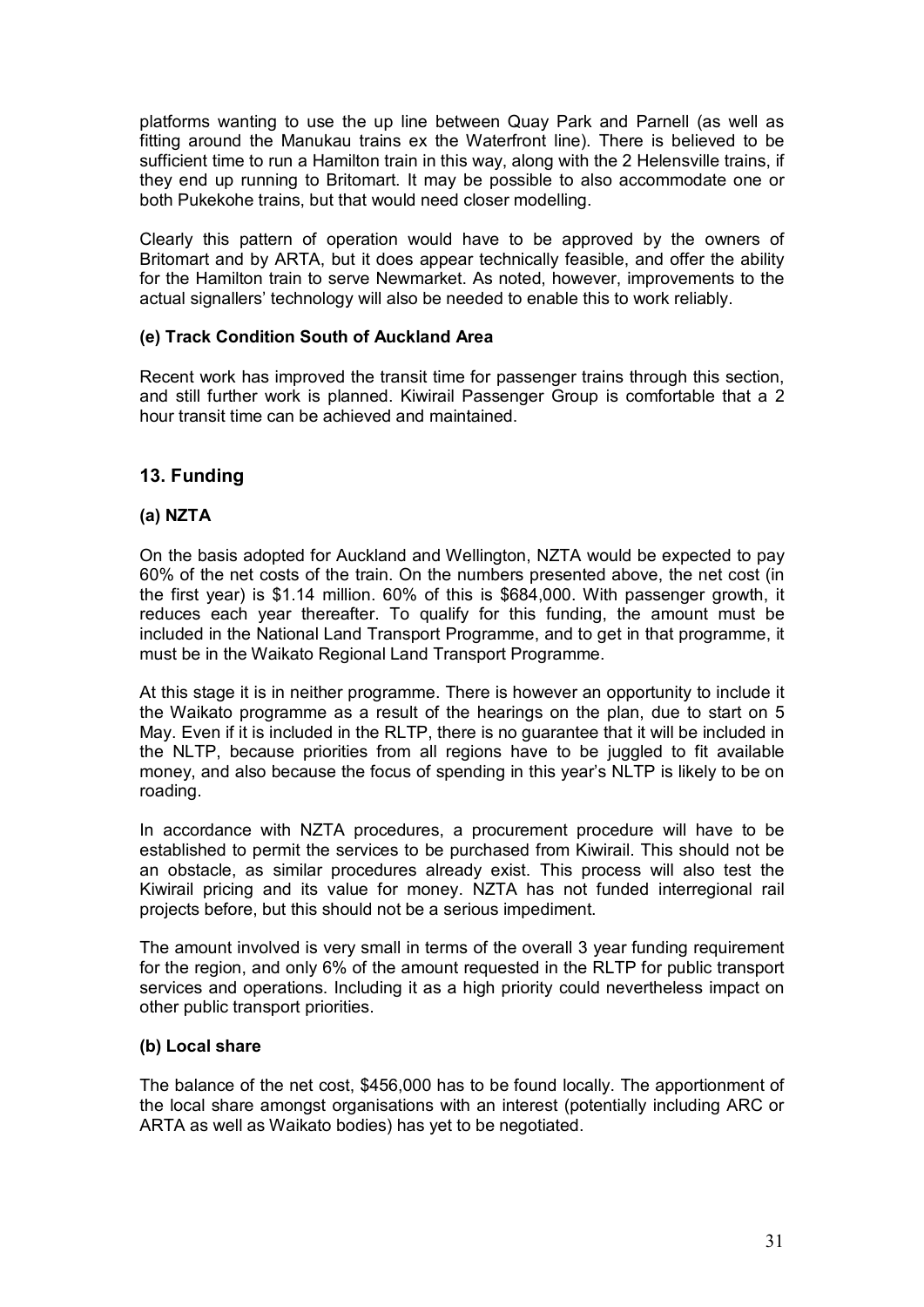# **(c) Timing issues**

Even if the proposal can be put into the RLTP, it is understood that raising the local share on short notice is very difficult. However, without full funding, the service will not be run by Kiwirail, and if the service is not funded to begin in July, then there is a very real risk that the *Silver Fern* vehicles will be reallocated to some other task.

It may be possible to explore an arrangement with NZTA that it pays a higher share of year 1 to get over this problem, and the region/city pay a correspondingly high share in year 2, or a similar rebundling of the funding requirement.

# **14. Risks**

The risks that the proposal does not result in a train being run or is unsuccessful have been noted in this paper. In summary, they are:

- Network and time slot constraints: this still needs agreement on the technical aspects of operating at Britomart and access through the Newmarket route.
- Funding and timing of funding. Without national and regional/district funding there is no possibility of the train running. Without early funding (by July 2009) there is a strong risk that the *Silver Fern* car will no longer be available.
- Revenue risk. If revenue is not up to expectations, then the net cost of the service increases. This would be borne by those who contribute to the funding, including NZTA and local share organisations. Correspondingly, there is a "risk" that patronage will be above expectations, which would offset the required funding.
- Cost risk the costs from Kiwirail are indicative, and could rise or fall.
- If the service is successful, there may be a need for further refurbishment and mechanical maintenance in later years.
- ARTA's opposition might mean the train would not be able to enter or leave Britomart, or the inner part of the suburban area, inside the morning or evening peak periods.
- There is also a risk that ARC may oppose the train because the provision of the train will promote growth south of the Metropolitan Urban Limit. ARTA have also raised this issue.

# **15. Potential Developments**

If the initial service is successful, there are a number of opportunities for extension to bring yet further benefits. These include:

- Investigation of further stopping stations in Waikato, and of the trade-off between extra stations and journey time. One further stop (e.g. Pokeno or Tuakau) might bring benefits in excess of costs, especially if a developer would meet the cost of facilities.
- Development of new stations, such as at The Base
- Redevelopment of existing station facilities
- Further services with the same vehicle to give 2 or 3 round trips per day
- Further peak hour services using a further vehicle